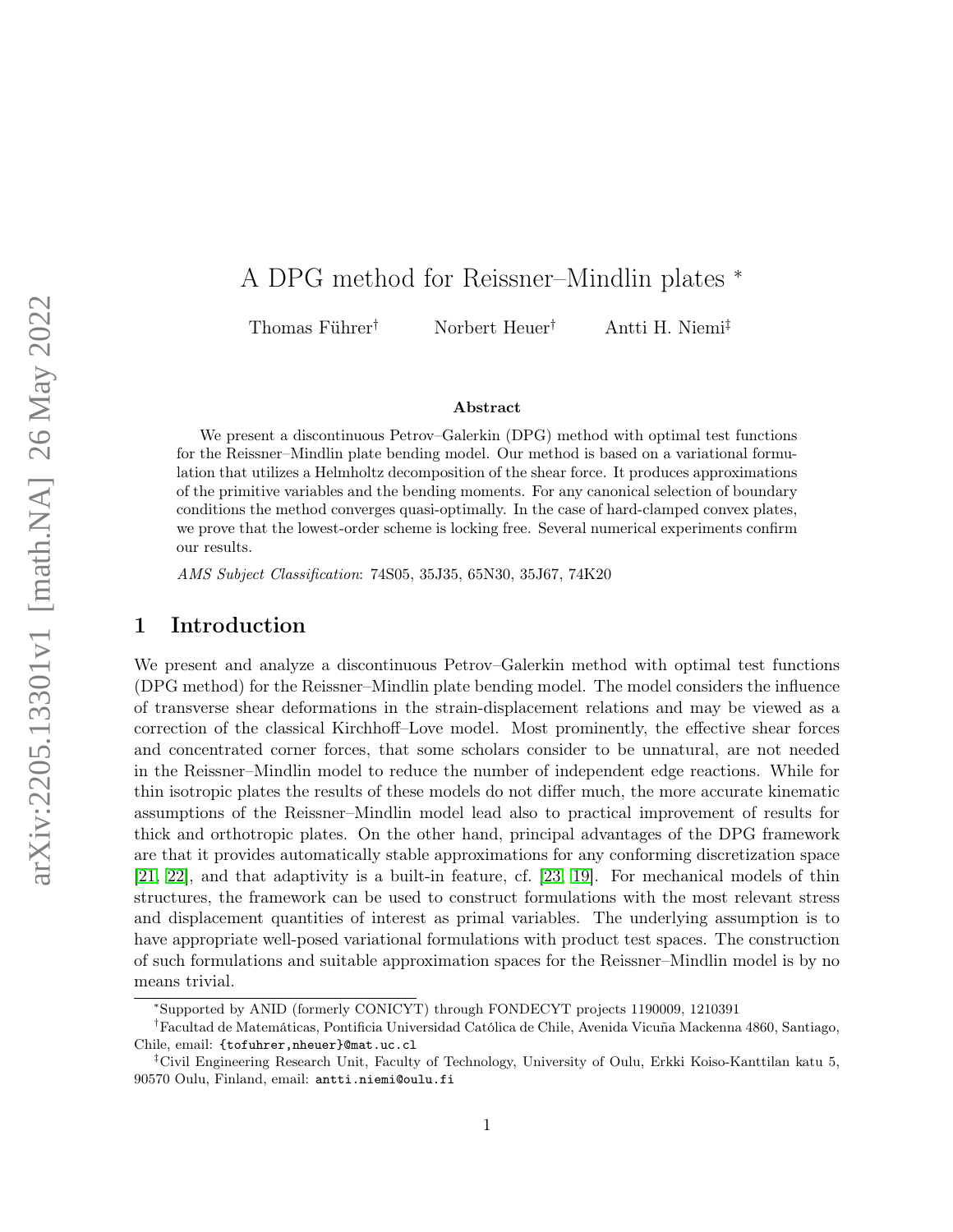It should be noted that there is a long history of developing various other kinds of discretizations for the Reissner–Mindlin model, and there are several strategies to tackle the numerical phenomenon of transverse shear locking. Among them are, combined with mixed formulations, Helmholtz decompositions of the shear force [\[13,](#page-24-2) [3,](#page-23-0) [11\]](#page-24-3), non-conforming approximations [\[3\]](#page-23-0), and reduced integration [\[12,](#page-24-4) [14,](#page-24-5) [5\]](#page-23-1), to name a few classical results. Some more recent approaches include special elements [\[2\]](#page-23-2), weakly over-penalized discontinuous Galerkin methods [\[9,](#page-24-6) [10\]](#page-24-7) and the DDR (discrete de Rham) complex method [\[24\]](#page-25-2). DPG schemes allow for very general meshes, see [\[7\]](#page-23-3) for a non-conforming setup, similarly to virtual elements which have been developed for the Reissner–Mindlin model, see [\[8\]](#page-24-8). We also note that DPG schemes, being of minimum residual type, are related with least squares approaches. Such methods have been studied for a perturbed Stokes problem which behaves like the Reissner–Mindlin model, see [\[17,](#page-24-9) [16\]](#page-24-10). This list is far from being complete. For a more detailed discussion we refer to the recent paper [\[24\]](#page-25-2) on the DDR method.

In the present paper, we continue our development of DPG schemes for plate and shell structures that started with the analysis of the Kirchhoff–Love plate model in [\[28\]](#page-25-3). Subsequently, we extended our techniques to the Reissner–Mindlin model [\[30\]](#page-25-4) and shallow shells of Koiter type [\[29\]](#page-25-5). In both problems, Reissner–Mindlin plates and Koiter shells, different kinds of locking phenomena appear and it must be stressed that DPG schemes are not automatically locking free. In [\[29\]](#page-25-5) we dealt with the membrane locking by increasing the approximation order of a trace variable. On the other hand, our previous Reissner–Mindlin plate study [\[30\]](#page-25-4) focused on developing a variational formulation that converges to the Kirchhoff–Love case [\[28\]](#page-25-3) when the plate thickness tends to zero. Whether that approach is locking free depends on the construction of discrete trace spaces, not considered in [\[30\]](#page-25-4). Let us also mention the study [\[18\]](#page-24-11) of a DPG scheme for Reissner–Mindlin plates, though their analysis considers the plate thickness to be fixed.

Here, we complete the picture by utilizing a Helmholtz decomposition of the shear force (after suitable scaling), as proposed by Brezzi and Fortin [\[13\]](#page-24-2) and thoroughly analyzed by Arnold and Falk in [\[3\]](#page-23-0). In this way, a variational formulation consists of three stages, the first to determine the irrotational component  $\nabla r$  of the scaled shear force q, the second to determine the solenoidal component curl  $p$  of  $q$  together with other variables, and the third to recover the vertical deflection u. Stages one and three are simple Poisson problems which can be solved by standard finite elements, whereas stage two reflects the very Reissner–Mindlin model and is solved by a DPG scheme. Apart from variable p, it delivers the rotation field,  $\psi$ , and the bending moments, M, along with the artificial variable  $\eta = t \text{ curl } p$  where t is the plate thickness.

Let us recall two important issues that determine the behavior of DPG approximations. First, optimal test functions are a theoretical construct and have to be discretized in practice. In order to maintain discrete stability, the existence of Fortin operators has to be shown, cf. [\[31\]](#page-25-6). For our Kirchhoff–Love setting from [\[28\]](#page-25-3), this is done in [\[26\]](#page-25-7). In the case of the Reissner–Mindlin model, the existence of Fortin operators remains open. Second, in cases where the stability analysis requires Poincaré-type estimates, norms in test spaces have to be properly scaled in order for DPG schemes to be robust for larger domains. Otherwise approximations suffer from long preasymptotic ranges of reduced convergence, a type of locking phenomenon. For a detailed analysis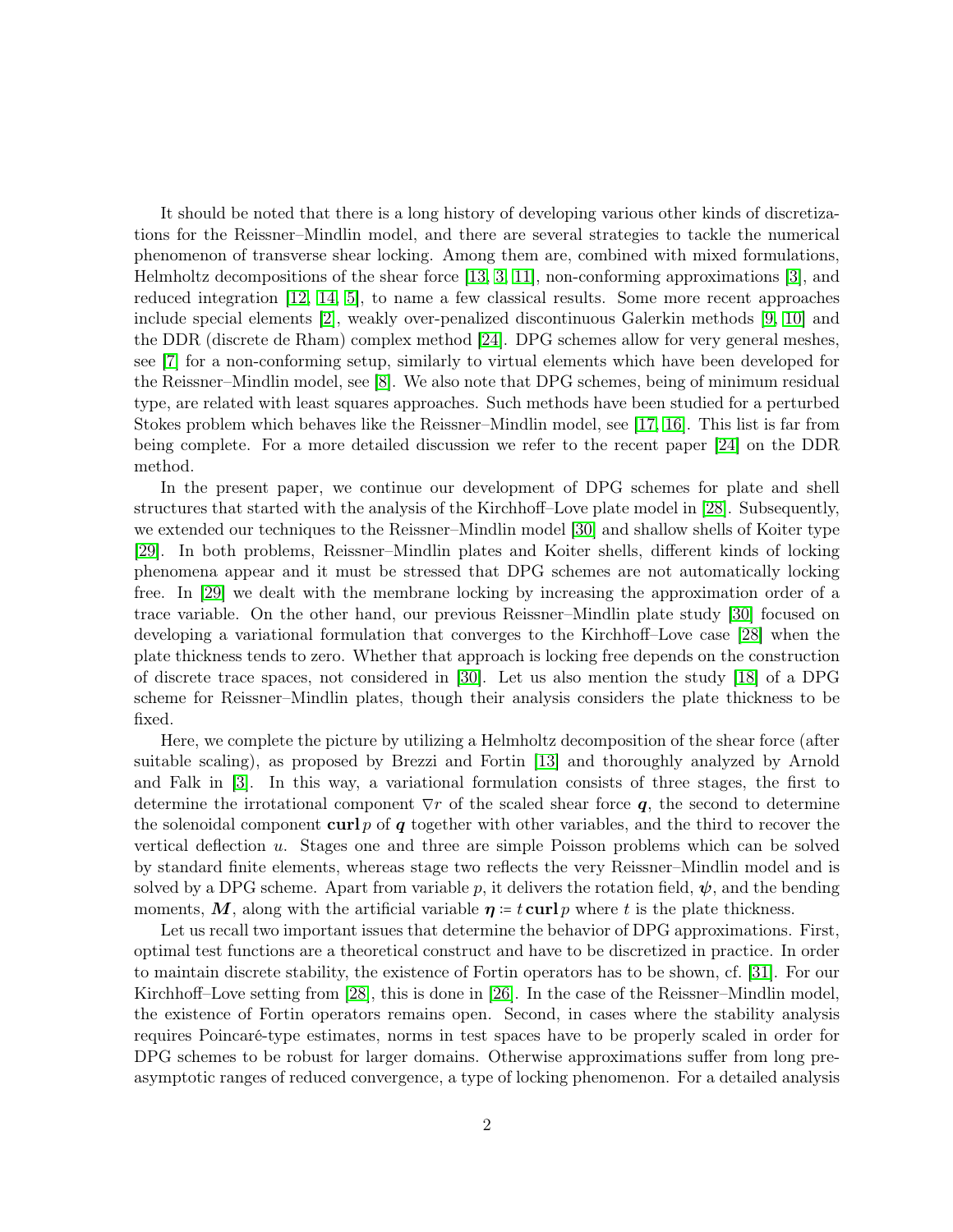we refer to [\[27\]](#page-25-8), and we note that a scaling of norms is required for least-squares methods as well, see [\[15,](#page-24-12) Section 3]. In order to not complicate the presentation, we restrain from providing all the details that are required to have a domain-robust approximation. Instead, we collect all the needed changes in [§4.3](#page-13-0) and state the corresponding error estimates without proof.

An overview of the remainder is as follows. In the next section we specify the model problem, prescribe allowed boundary conditions, define some basic spaces, and present the Helmholtz decomposition. Section [3.1](#page-6-0) gives all the definitions and technical results on spaces, norms, and trace operators. In Section [4](#page-8-0) we make use of the trace operators and spaces to derive our ultraweak formulation. We list the three variational stages and claim their stability in Theorem [5](#page-9-0) and Corollary [6.](#page-9-1) Subsequently we present a discretization of the three stages and state their  $t$ -robust quasi-optimal convergence in Theorem [7.](#page-9-2) In the remainder of Section [4](#page-8-0) we provide proofs of the stated results. In order to prove that our scheme is locking free, certain regularity results are needed. They usually require convexity of the domain and hard-clamped boundary conditions. In Section [5](#page-15-0) we specify these assumptions, and recall from [\[3\]](#page-23-0) that they are satisfied for a special case. We then state and prove a locking-free a priori error estimate for a lowest-order scheme that uses canonical bases. Finally, in Section [6](#page-19-0) we present several numerical experiments that illustrate our theoretical results. In particular, they confirm that our scheme is locking free for convex hard-clamped plates. It exhibits locking-free approximations also for other boundary conditions and an example on a non-convex polygonal plate.

Throughout the paper, notation  $a \leq b$  means that  $a \leq cb$  with an unspecified generic constant  $c > 0$  that is independent of the (scaled) plate thickness t and the underlying mesh  $\mathcal{T}$ . Notation  $a \geq b$  means that  $b \leq a$ , and  $a \simeq b$  indicates  $a \leq b$  and  $a \geq b$ .

# 2 Model problem

Let  $\Omega \subset \mathbb{R}^2$  be a bounded simply connected Lipschitz domain with boundary  $\Gamma = \partial \Omega$ . More specifically, for simplicity of the discrete analysis, we assume that  $\Omega$  is a polygon. We are considering the Reissner–Mindlin plate bending model with linearly elastic, homogeneous and isotropic material, described by the constitutive relations

$$
\mathbf{q} = \kappa G t (\nabla u - \psi),\n\mathbf{M} = -Dt^3 [\nu \text{tr}(\varepsilon \psi) \mathbf{I} + (1 - \nu) \varepsilon \psi]
$$
\n(1)

and the equilibrium equations

<span id="page-2-0"></span>
$$
-\text{div}\,\boldsymbol{q} = f,
$$

$$
\boldsymbol{q} = \text{div}\,\boldsymbol{M}
$$

on  $\Omega$ . Here,  $\Omega$  is the mid-surface of the plate with thickness  $t > 0$ , f the transversal bending load, u the transverse deflection,  $\psi$  the rotation vector, q the shear force vector, M the bending moment tensor, **I** the identity tensor, and  $\varepsilon$  the symmetric gradient,  $\varepsilon \psi = \frac{1}{2}$  $\frac{1}{2}(\nabla\psi+(\nabla\psi)^{\mathsf{T}}).$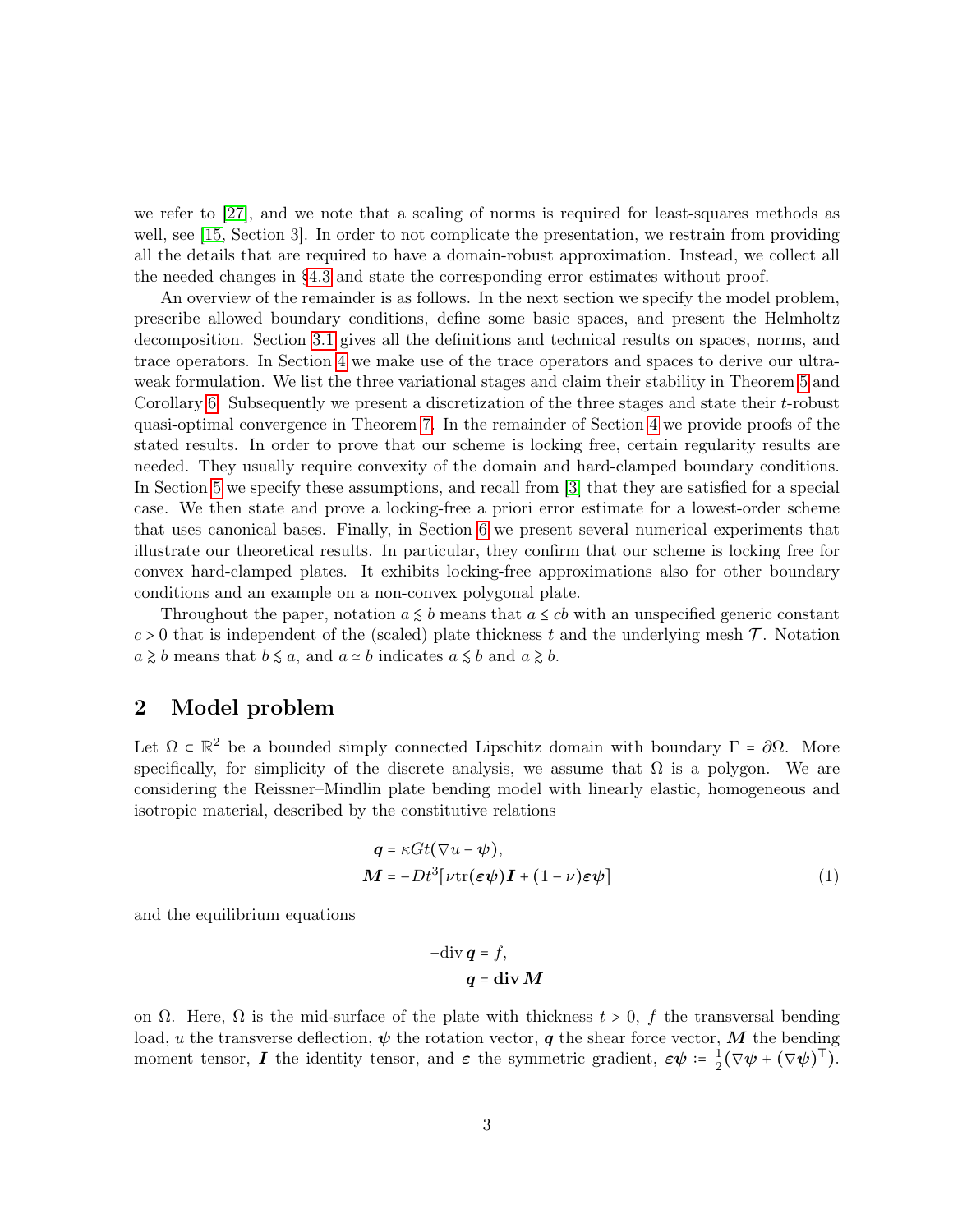Furthermore,  $\nu \in (-1, 1/2]$  is the Poisson ratio,  $\kappa > 0$  the shear correction factor, and

$$
G = \frac{E}{2(1+\nu)}, \quad D = \frac{E}{12(1-\nu^2)}
$$

with the Young modulus  $E > 0$ . The operator div is the standard divergence, and div is the row-wise divergence when writing second-order tensors as  $2 \times 2$  matrix functions.

Relation [\(1\)](#page-2-0) between M and  $\psi$  can be written like

<span id="page-3-0"></span>
$$
\boldsymbol{M} = -t^3 \mathcal{C} \boldsymbol{\varepsilon} \boldsymbol{\psi}
$$

where  $\mathcal C$  is the positive definite plane stress constitutive tensor that is independent of t. It is an isomorphism within the space  $\mathbb{L}_{2}^{s}(\Omega)$  of symmetric  $L_{2}(\Omega)$ -tensors. Since the dependence of the problem on  $\kappa G$  is not critical, we simply select  $\kappa G = 1$ . Then, re-scaling  $f \to t^3 f$ ,  $\mathbf{M} \to t^3 \mathbf{M}$  and  $q \rightarrow t^3 q$ , the Reissner–Mindlin model simplifies to the system

$$
-\text{div}\,\mathbf{q} = f, \quad \mathbf{M} + \mathbf{C}\boldsymbol{\varepsilon}\boldsymbol{\psi} = 0, \quad \text{div}\,\mathbf{M} - \mathbf{q} = 0, \quad \mathbf{q} = t^{-2}(\nabla u - \boldsymbol{\psi}).\tag{2}
$$

Canonical (homogeneous) boundary conditions are given on mutually exclusive subsets  $\Gamma_{\text{hc}}$ ,  $\Gamma_{\text{sc}}$ ,  $\Gamma_{\text{hss}}, \Gamma_{\text{sss}}, \Gamma_{\text{f}}$  of  $\Gamma$  (for simplicity we assume that they are connected; they can be empty and the closure of their union equals  $\Gamma$ ),

| hard clamped (hc):         | $\psi = 0$ , $u = 0$                | on $\Gamma_{hc}$ ,  |
|----------------------------|-------------------------------------|---------------------|
| soft clamped (sc):         | $\psi \cdot n = t \cdot Mn = u = 0$ | on $\Gamma_{sc}$ ,  |
| hard simple support (hss): | $n \cdot Mn = \psi \cdot t = u = 0$ | on $\Gamma_{hss}$ , |
| soft simple support (sss): | $Mn = 0$ , $u = 0$                  | on $\Gamma_{ss}$ ,  |
| free (f):                  | $Mn = 0$ , $q \cdot n = 0$          | on $\Gamma_f$ .     |

Here, n and t are the unit exterior normal and tangential vectors along  $\Gamma$ , respectively.

In the following we use the notation  $\Gamma_u := \Gamma \setminus \overline{\Gamma}_f$  for the part of the boundary with imposed zero deflection. Throughout, our assumptions are that  $\Gamma_u$  has positive measure and that the boundary condition for rotation  $\psi$  (referred to as " $\operatorname{tr}(\psi)$ ") eliminates "rigid rotations" so that the Korn inequality  $\|\psi\| \leq \|\varepsilon\psi\|$  holds. Here,  $\|\cdot\|$  denotes the  $L_2(\Omega)$ -norm, generically for scalar, vector and tensor-valued functions. In the case of  $\Gamma_f = \varnothing$  we will need the quotient space  $L_2(\Omega)/\mathbb{R}$ with quotient norm. Also, some scaling will be different for different boundary conditions. For brevity we will write

<span id="page-3-1"></span>if 
$$
\Gamma_f = \emptyset
$$
:  
\n $L_2^*(\Omega) := L_2(\Omega)/\mathbb{R}$ ,  $H_*^1(\Omega) := H^1(\Omega)/\mathbb{R}$ ,  $\|\cdot\|_* := \inf_{c \in \mathbb{R}} \|\cdot - c\|$ ,  
\nif  $\Gamma_f \neq \emptyset$ :  
\nif  $\Gamma_{sc} = \Gamma_{sss} = \emptyset$ :  
\nif  $\Gamma_{sc} = \Gamma_{sss} = \emptyset$ :  
\n $t_* := 1$ ,  
\nif  $\Gamma_{sc} \cup \Gamma_{sss} \neq \emptyset$ :  
\n $t_* := t$ .  
\n(3)

Here,  $H^1(\Omega)$  is the standard Sobolev space. We note that parameter  $t_*$  will appear as a weighting factor in the test norm and determines the weighting  $t_*^{-1}$  of one of the unknown trace terms.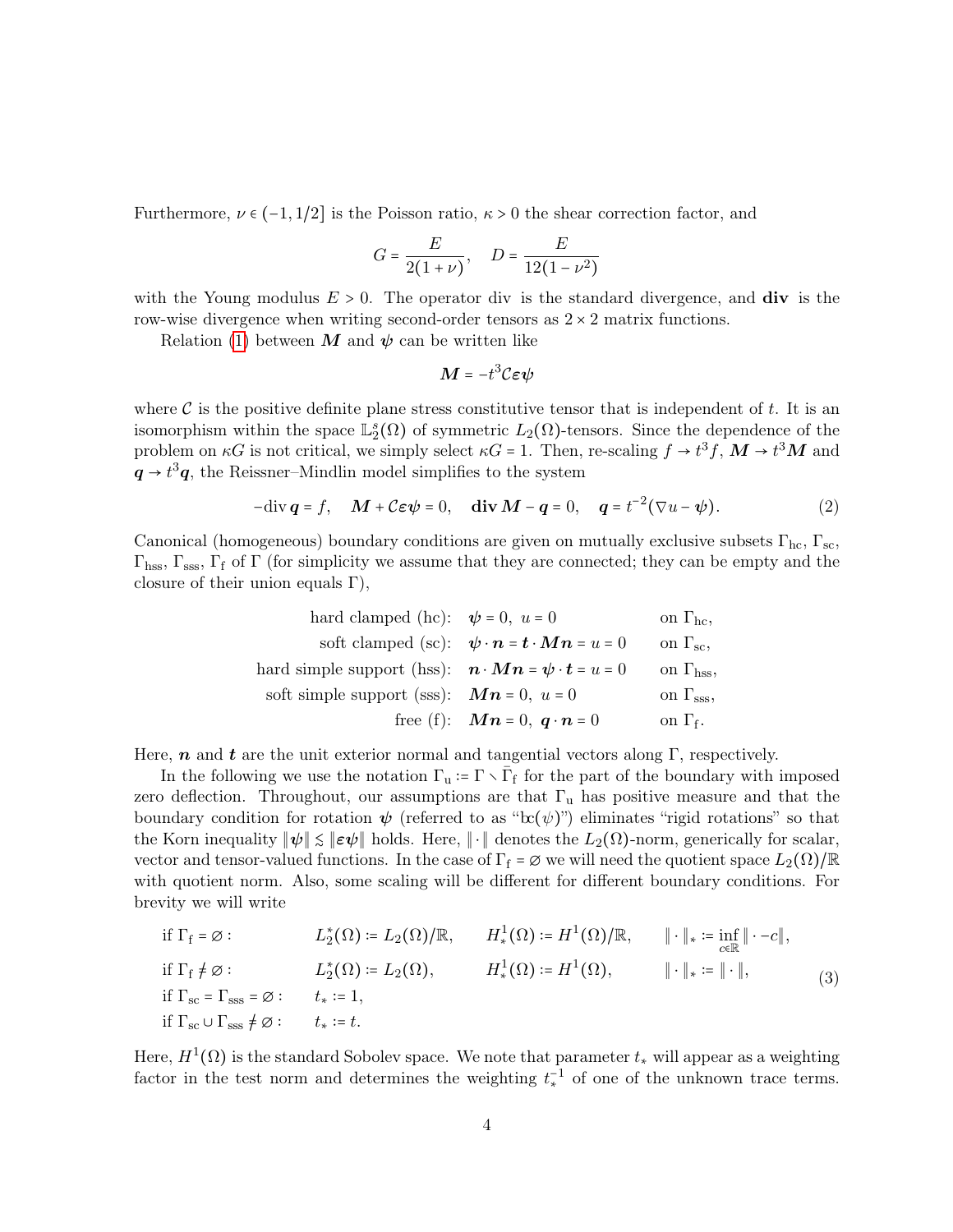Now, in case of boundary conditions implying  $\Gamma_{\rm sc} = \Gamma_{\rm sss} = \varnothing$ , assignment  $t_* = 1$  implies that weight  $t_*^{-1}$  on the ansatz side does not blow up when  $t \to 0$ . This will be important when proving that our scheme is locking free. Whether the selection of  $t_* = 1$  is possible will become clear in the stability analysis of the adjoint problem, cf. [§4.1](#page-10-0) below.

In order to formulate the needed Korn and Poincaré inequalities we introduce some spaces with boundary conditions. We denote  $\boldsymbol{H}^1(\Omega) \coloneqq (\boldsymbol{H}^1(\Omega))^2$  and define

<span id="page-4-4"></span> $\boldsymbol{H}_{\psi}^{1}(\Omega) \coloneqq \{ \boldsymbol{\chi} \in \boldsymbol{H}^{1}(\Omega); \ \boldsymbol{\chi} \text{ satisfies } \operatorname{bc}(\psi) \},$  (4a)

$$
H_u^1(\Omega) \coloneqq \{ v \in H^1(\Omega); \ v = 0 \text{ on } \Gamma \setminus \overline{\Gamma}_f \},\tag{4b}
$$

$$
H_p^1(\Omega) \coloneqq \{ v \in H^1_*(\Omega); \ v|_{\Gamma_f} = 0 \}. \tag{4c}
$$

Notation  $H_p^1(\Omega)$  stems from a variable p, later introduced through a Helmholtz decomposition, with boundary condition complementary to that of  $u$ . Then we will use the Korn and Poincaré inequalities

$$
\|\boldsymbol{\chi}\| + \|\nabla \boldsymbol{\chi}\| \lesssim \|\boldsymbol{\varepsilon} \boldsymbol{\chi}\| \ \forall \boldsymbol{\chi} \in \boldsymbol{H}_{\psi}^1(\Omega), \tag{5}
$$

<span id="page-4-1"></span><span id="page-4-0"></span>
$$
||v||_* \lesssim ||\nabla v|| \ \forall v \in H_p^1(\Omega). \tag{6}
$$

<span id="page-4-5"></span>Remark 1. Inequalities [\(5\)](#page-4-0), [\(6\)](#page-4-1) are valid for a fixed domain. The hidden constants depend on the size of  $\Omega$ . Since these bounds influence the selection of test norms for our DPG scheme, it is critical to include scaling parameters when considering larger, even moderately sized, domains. We refer to [\[27\]](#page-25-8) for a detailed discussion. For ease of presentation, our analysis does not consider such a scaling, i.e., we assume diam( $\Omega$ ) to be the length unit. In Section [4.3,](#page-13-0) we specify the changes that are required in order to have a DPG scheme that is robust with respect to the diameter of  $\Omega$ .

## 2.1 Helmholtz decomposition

Let us introduce the operators

$$
\mathbf{curl}\,z \coloneqq (\partial_y z, -\partial_x z)^T, \qquad \text{rot}\,\mathbf{q} \coloneqq \partial_x q_y - \partial_y q_x \quad \text{for}\,\,\mathbf{q} = (q_x, q_y)^T \qquad \text{(formal adjoints)}.
$$

Following [\[13,](#page-24-2) [3\]](#page-23-0), we use a Helmholtz decomposition of  $q = t^{-2}(\nabla u - \psi)$ . Defining

$$
r \in H_u^1(\Omega): \quad (\nabla r, \nabla \delta r) = (f, \delta r) \quad \forall \delta r \in H_u^1(\Omega)
$$
 (7)

(with  $L_2(\Omega)$ -duality  $(\cdot, \cdot)$ ) it follows that div  $(q - \nabla r) = 0$  so that

<span id="page-4-3"></span><span id="page-4-2"></span>
$$
\mathbf{q} = t^{-2}(\nabla u - \boldsymbol{\psi}) = \nabla r + \mathbf{curl}\,p \tag{8}
$$

with  $p \in H^1(\Omega)$  satisfying

$$
rot(t^2 curl p + \psi) = 0 \quad in \Omega.
$$
 (9)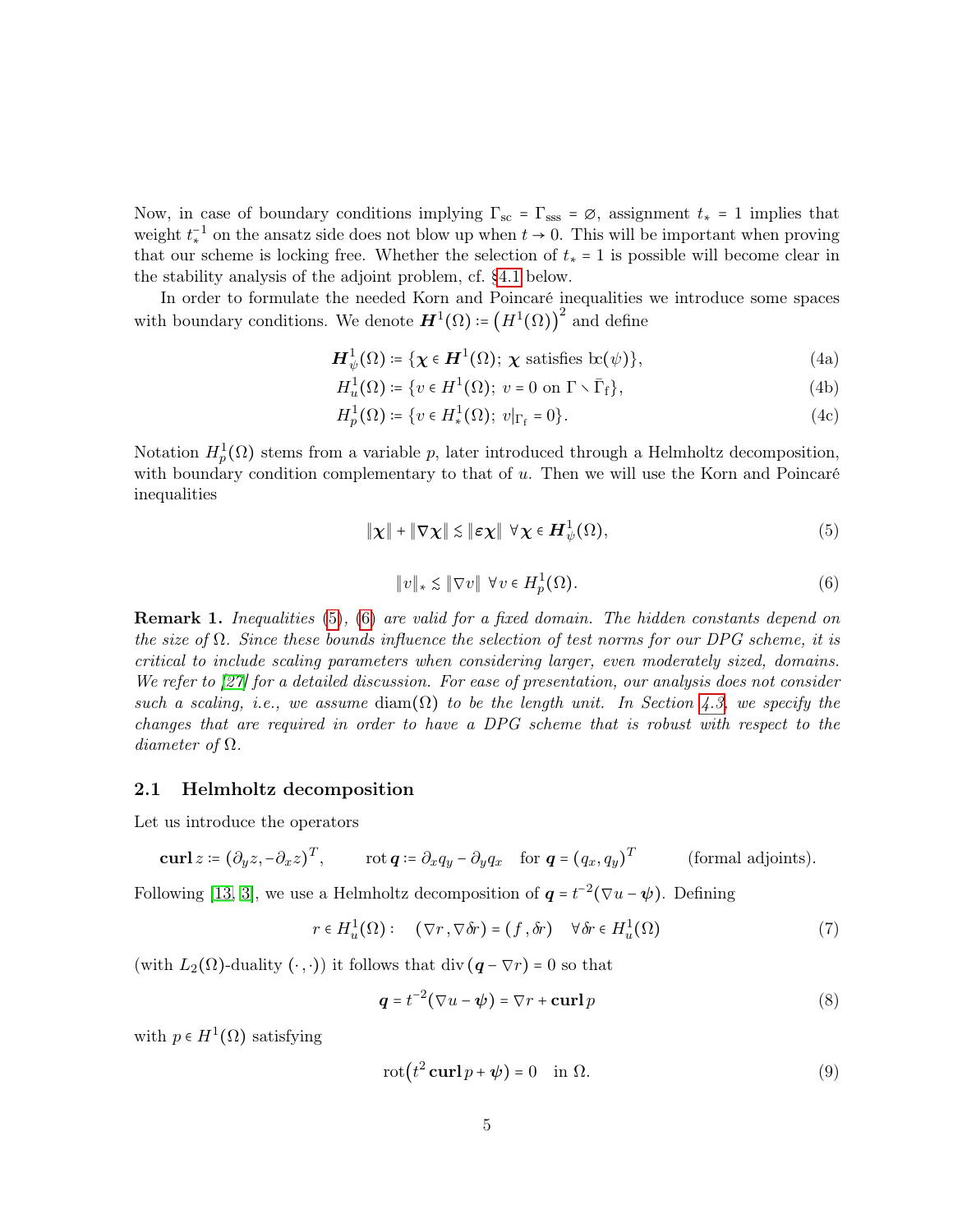By definition [\(7\)](#page-4-2) of r we have that  $r = 0$  on  $\Gamma_u$  and  $\mathbf{n} \cdot \nabla r = 0$  on  $\Gamma_f$ . Therefore, since  $\mathbf{q} \cdot \mathbf{n} = 0$ on  $\Gamma_f$  and  $\mathbf{q} - \nabla r = \mathbf{curl} p$ , it follows that  $\mathbf{n} \cdot \mathbf{curl} p = 0$  on  $\Gamma_f$ ,  $p|_{\Gamma_f}$  is constant (we select 0). Furthermore, since  $\mathbf{t} \cdot \nabla r = \mathbf{t} \cdot \nabla u = 0$  on  $\Gamma_u$  and  $\nabla u - t^2 \nabla r = t^2 \mathbf{curl} p + \psi$ , we obtain the following boundary conditions for p:

$$
p = 0
$$
 on  $\Gamma_f$ ,  $\mathbf{t} \cdot (t^2 \mathbf{curl} \, p + \psi) = 0$  on  $\Gamma_u$ .

<span id="page-5-0"></span>Now, introducing  $\eta = t \text{ curl } p$ , substituting q by decomposition [\(8\)](#page-4-3), system [\(2\)](#page-3-0) becomes

$$
\mathbf{div}\,\mathbf{M} - \mathbf{curl}\,p = \nabla r,\tag{10a}
$$

<span id="page-5-5"></span><span id="page-5-4"></span><span id="page-5-3"></span><span id="page-5-2"></span>
$$
\mathbf{M} + \mathcal{C}\boldsymbol{\varepsilon}\boldsymbol{\psi} = 0,\tag{10b}
$$

$$
rot(t\boldsymbol{\eta}+\boldsymbol{\psi})=0,
$$
\n(10c)

<span id="page-5-6"></span>
$$
t \operatorname{curl} p - \eta = 0 \tag{10d}
$$

in  $\Omega$ , and u is determined by

$$
u \in H_u^1(\Omega): \quad (\nabla u, \nabla \delta u) = t^2(f, \delta u) + (\psi, \nabla \delta u) \quad \forall \delta u \in H_u^1(\Omega). \tag{11}
$$

In the following we derive an ultraweak formulation for problem [\(10\)](#page-5-0), considering different boundary conditions.

# <span id="page-5-7"></span>3 Spaces and trace operators

In the following let  $\mathcal{T} = \{T\}$  denote a mesh of pairwise disjoint Lipschitz elements T covering  $\Omega$ ,  $\overline{\Omega}$  =  $\cup_{T\in\mathcal{T}}\overline{T}$ . For a Lipschitz domain  $\omega\subset\Omega$  we use the Lebesgue spaces of scalar, vector and  $2\times 2$ tensor fields  $L_2(\omega)$ ,  $\mathbf{L}_2(\omega)$  and  $\mathbb{L}_2(\omega)$ , with generic norm  $\|\cdot\|_{\omega}$ , denote by  $\mathbb{L}_2^s(\omega)$  the space of symmetric tensors, and define the Sobolev spaces

$$
\boldsymbol{H}(\text{rot},\omega)\coloneqq\{\boldsymbol{\rho}\in\boldsymbol{L}_2(\omega);\;\text{rot}\,\boldsymbol{\rho}\in L_2(\omega)\},
$$

$$
\boldsymbol H({\rm\bf div},\omega)\coloneqq\{\boldsymbol S\in\mathbb{L}_2(\omega);\ {\rm\bf div}\,\boldsymbol S\in\boldsymbol L_2(\omega)\},\quad \boldsymbol H^s({\rm\bf div},\omega)\coloneqq\boldsymbol H({\rm\bf div},\omega)\cap\mathbb{L}_2^s(\omega).
$$

Corresponding product spaces with respect to  $\mathcal T$  are denoted analogously, replacing  $\omega$  with  $\mathcal T$ . For instance,  $\boldsymbol{H}(\text{rot}, \mathcal{T}) \coloneqq \Pi_{T \in \mathcal{T}} \boldsymbol{H}(\text{rot}, T)$  with product norm

$$
\left(\|\boldsymbol{\rho}\|^2 + \|\operatorname{rot} \boldsymbol{\rho}\|_{\mathcal{T}}^2\right)^{1/2} \quad \text{where} \quad \|\operatorname{rot} \boldsymbol{\rho}\|_{\mathcal{T}}^2 \coloneqq \sum_{T \in \mathcal{T}} \|\operatorname{rot} \boldsymbol{\rho}\|_T^2 \quad \big(\boldsymbol{\rho} \in \boldsymbol{H}(\operatorname{rot}, \mathcal{T})\big).
$$

Furthermore, we need the spaces

<span id="page-5-1"></span>
$$
V_1(\mathcal{T}) \coloneqq H^1(\mathcal{T}) \times H(\text{rot}, \mathcal{T}), \tag{12a}
$$

$$
V_2(\mathcal{T}) \coloneqq \mathbf{H}(\mathbf{div}, \mathcal{T}) \times H^1_*(\mathcal{T}), \quad V_2^s(\mathcal{T}) \coloneqq \mathbf{H}^s(\mathbf{div}, \mathcal{T}) \times H^1_*(\mathcal{T}), \tag{12b}
$$

$$
V(\mathcal{T}) \coloneqq V_1(\mathcal{T}) \times V_2^s(\mathcal{T}). \tag{12c}
$$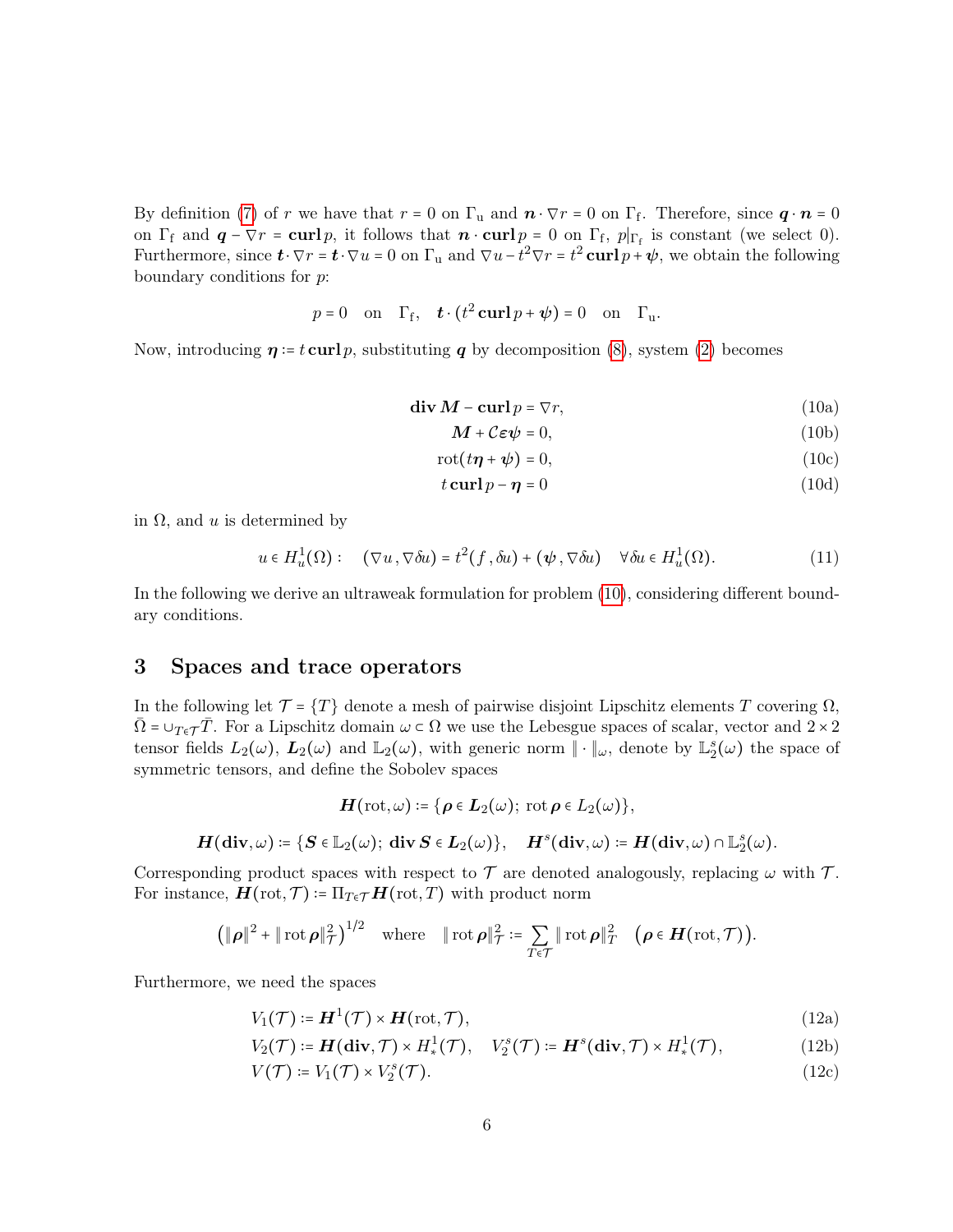with  $H^1_*(\mathcal{T}) \coloneqq H^1(\mathcal{T})/\mathbb{R}$  when  $\Gamma_f = \emptyset$  and  $H^1_*(\mathcal{T}) \coloneqq H^1(\mathcal{T})$  otherwise, and norms

$$
\begin{aligned} \|(\chi,\rho)\|_{V_1(\mathcal{T},t)}^2 &:= \|\chi\|^2 + \|\nabla\chi\|_{\mathcal{T}}^2 + \|\rho\|^2 + t^{-2} \|\operatorname{rot}(t\rho + \chi)\|_{\mathcal{T}}^2, \\ \|(\mathcal{S},v)\|_{V_2(\mathcal{T},t)}^2 &:= \|\mathcal{S}\|^2 + t_*^2 \|v\|_{*}^2 + \|\operatorname{div}\mathcal{S} - \operatorname{curl} v\|_{\mathcal{T}}^2 + t^2 \|\operatorname{curl} v\|_{\mathcal{T}}^2, \\ \|(\chi,\rho,\mathcal{S},v)\|_{V(\mathcal{T},t)}^2 &:= \|(\chi,\rho)\|_{V_1(\mathcal{T},t)}^2 + \|(\mathcal{S},v)\|_{V_2(\mathcal{T},t)}^2 \end{aligned}
$$

for  $(\chi, \rho) \in V_1(\mathcal{T})$  and  $(\mathcal{S}, v) \in V_2(\mathcal{T})$ . For notation  $t_*$  and  $\|\cdot\|_*,$  recall definition [\(3\)](#page-3-1).

In our variational setting,  $V(\mathcal{T}) = V_1(\mathcal{T}) \times V_2^s(\mathcal{T})$  will be the test space with symmetric tensors  $S \in H^s(\text{div}, \mathcal{T})$  whereas the larger space  $V_2(\mathcal{T})$  will be needed to define traces of  $M \in H(\text{div}, \Omega)$ without symmetry condition. Specifically, our trace variables will come from the trial spaces

$$
U_1 := \boldsymbol{H}^1(\Omega) \times \boldsymbol{H}(\text{rot}, \Omega) \subset V_1(\mathcal{T}), \quad U_2 := \boldsymbol{H}(\text{div}, \Omega) \times H^1_*(\Omega) \subset V_2(\mathcal{T})
$$
(13)

with norms

<span id="page-6-1"></span>
$$
\begin{aligned} &\|(\psi,\boldsymbol{\eta})\|^2_{U_1(t)} \coloneqq \|\psi\|^2 + \|\boldsymbol{\varepsilon}\psi\|^2 + \|\boldsymbol{\eta}\|^2 + t_*^{-2} \|\operatorname{rot}(t\boldsymbol{\eta}+\psi)\|^2, \\ &\|(\boldsymbol{M},p)\|^2_{U_2(t)} \coloneqq \|\boldsymbol{M}\|^2 + t^2 \|p\|^2_* + \|\operatorname{div}\boldsymbol{M} - \operatorname{curl} p\|^2 + t^2 \|\operatorname{curl} p\|^2 \end{aligned}
$$

for  $(\psi, \eta) \in U_1$  and  $(M, p) \in U_2$ . Note the subtle difference in the norms  $\|\nabla \chi\|_{\mathcal{T}}$  with full gradient on the test side and  $\|\epsilon \psi\|$  with symmetric part of the gradient on the trial side. Of course,

<span id="page-6-2"></span>
$$
\|(\psi,\eta)\|_{U_1(t)}^2 \simeq \|\psi\|^2 + \|\nabla\psi\|^2 + \|\eta\|^2 + t^2 \|\cot\eta\|^2 \quad \text{if} \quad t_* = 1
$$

uniformly in  $t > 0$ . In [\(13\)](#page-6-1) we have identified functions of T-product spaces with their counterparts on  $\Omega$  defined in the piecewise sense, and will continue to do so. Taking the boundary conditions into account (recall definition [\(4\)](#page-4-4)) the spaces become

$$
U_{1,0}(t) \coloneqq \{(\psi, \eta) \in \mathbf{H}_{\psi}^1(\Omega) \times \mathbf{H}(\mathrm{rot}, \Omega); \ t \cdot (t\eta + \psi)|_{\Gamma_{\mathrm{u}}}=0\},\tag{14a}
$$

$$
U_{2,0}(t) \coloneqq \{(\boldsymbol{M}, p) \in \boldsymbol{H}(\textbf{div}, \Omega) \times H_p^1(\Omega); \ \boldsymbol{t} \cdot \boldsymbol{M} \boldsymbol{n}|_{\Gamma_{\text{sc}}} = \boldsymbol{n} \cdot \boldsymbol{M} \boldsymbol{n}|_{\Gamma_{\text{hss}}} = 0, \ \boldsymbol{M} \boldsymbol{n}|_{\Gamma_{\text{sss}} \cup \Gamma_{\text{f}}} = 0\}. \tag{14b}
$$

## <span id="page-6-0"></span>3.1 Traces

We define trace operators

$$
\mathrm{tr}^{\psi}:\, V_1(\mathcal{T}) \to V_2^s(\mathcal{T})', \qquad \mathrm{tr}^M:\, V_2(\mathcal{T}) \to V_1(\mathcal{T})'
$$

by

$$
\langle \operatorname{tr}^{\psi}(\chi, \rho), (S, v) \rangle_{\mathcal{S}} \coloneqq (\chi, \operatorname{div} S - \operatorname{curl} v)_{\mathcal{T}} - (\rho, t \operatorname{curl} v)_{\mathcal{T}} + (\nabla \chi, S)_{\mathcal{T}} + (\operatorname{rot}(t\rho + \chi), v)_{\mathcal{T}},
$$
  

$$
\langle \operatorname{tr}^M(M, p), (\chi, \rho) \rangle_{\mathcal{S}} \coloneqq \langle \operatorname{tr}^{\psi}(\chi, \rho), (M, p) \rangle_{\mathcal{S}}
$$

for  $(\chi,\rho) \in V_1(\mathcal{T})$ ,  $(\mathbf{S},v) \in V_2^s(\mathcal{T})$ , and  $(\mathbf{M},p) \in V_2(\mathcal{T})$ . Here,  $(\cdot,\cdot)_{\mathcal{T}}$  denotes the generic  $L_2(\mathcal{T})$ duality for scalar, vector and tensor fields. That is, appearing differential operators are taken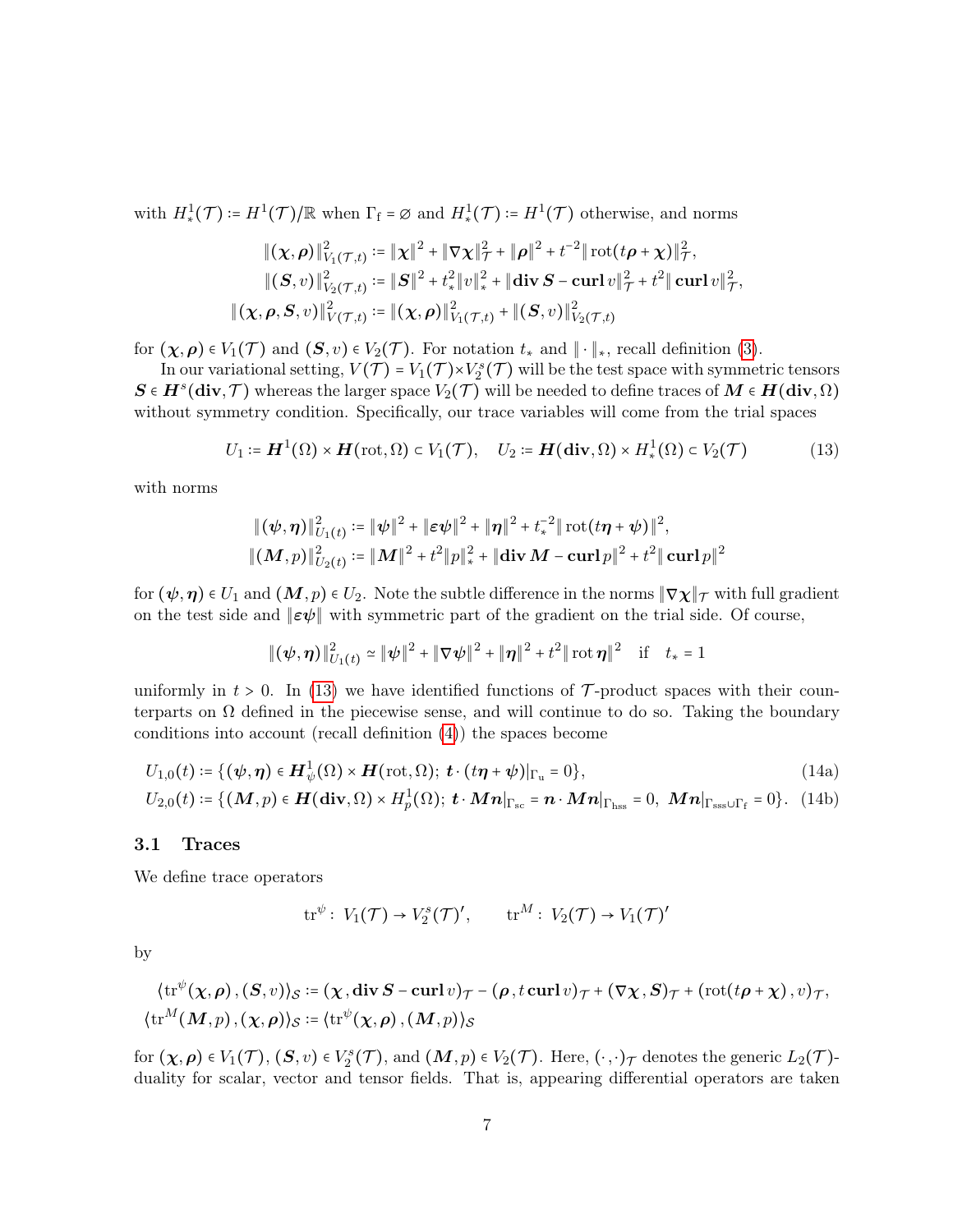piecewise on T. Of course, for symmetric  $S$ ,  $(\nabla \chi, S)_{\mathcal{T}} = (\varepsilon \chi, S)_{\mathcal{T}}$  in the definition of operator  $\mathrm{tr}^{\psi}.$ 

Now, the restriction of  $tr^{\psi}$  and  $tr^M$  to the corresponding spaces of continuous functions gives rise to the trace spaces

$$
\boldsymbol{H}_0^{\psi}(\mathcal{S},t) \coloneqq \mathrm{tr}^{\psi}(U_{1,0}(t)), \quad \boldsymbol{H}_0^{\mathrm{M}}(\mathcal{S},t) \coloneqq \mathrm{tr}^M(U_{2,0}(t))
$$

with norms

<span id="page-7-3"></span>
$$
\|\widehat{\mathcal{W}}\|_{\psi,t} := \inf \{ \|(\psi,\eta)\|_{U_1(t)}; \operatorname{tr}^{\psi}((\psi,\eta)) = \widehat{\mathcal{W}} \} \qquad (\widehat{\mathcal{W}} \in H_0^{\psi}(\mathcal{S},t)),
$$
\n
$$
\|\widehat{Mp}\|_{M,t} := \inf \{ \|(\mathbf{M},p)\|_{U_2(t)}; \operatorname{tr}^M((\mathbf{M},p)) = \widehat{Mp} \} \qquad (\widehat{Mp} \in H_0^{\mathcal{M}}(\mathcal{S},t)).
$$
\n(15b)

The following statements relate canonical trace norms with their counterparts by duality.

## <span id="page-7-2"></span>Lemma 2.

$$
\|\widehat{\psi}\eta\|_{\psi,t} = \sup_{0 \neq (\mathbf{S},v) \in V_2^s(\mathcal{T})} \frac{\langle \widehat{\psi}\eta, (\mathbf{S},v)\rangle_{\mathcal{S}}}{\|(\mathbf{S},v)\|_{V_2(\mathcal{T},t)}} \quad (\widehat{\psi}\eta \in \mathbf{H}_0^{\psi}(\mathcal{S},t)),
$$
  

$$
\|\widehat{Mp}\|_{M,t} = \sup_{0 \neq (\mathbf{x},\boldsymbol{\rho}) \in V_1(\mathcal{T})} \frac{\langle \widehat{Mp}, (\mathbf{x},\boldsymbol{\rho}) \rangle_{\mathcal{S}}}{\|(\mathbf{x},\boldsymbol{\rho})\|_{V_1(\mathcal{T},t)}} \quad (\widehat{Mp} \in \mathbf{H}_0^{\text{M}}(\mathcal{S},t)).
$$

Here, the dualities between the trace spaces and corresponding product test spaces are defined in the canonical way, to be consistent with the definition of the trace operators.

Proof. These statements follow from standard arguments, see [\[20,](#page-24-13) Lemma A.10] for the first setting, and [\[30,](#page-25-4) Proof of Lemma 4] for a framework that applies to our variational formulation. In [\[29,](#page-25-5) Proof of Proposition 3]) this framework is recalled more briefly.  $\Box$ 

<span id="page-7-0"></span>**Remark 3.** We note that for sufficiently smooth functions  $(\psi, \eta), (\chi, \rho) \in U_1$ ,  $(M, p), (S, v) \in U_2$ the traces reduce to a mixture of classical traces on  $\Gamma$  of scalar functions, tangential traces of vector functions, and normal traces of tensors (with  $L_2(\Gamma)$ -bilinear form  $\langle \cdot, \cdot \rangle_{\Gamma}$ ):

$$
\langle \operatorname{tr}^{\psi}(\psi,\eta), (S,v)\rangle_{\mathcal{S}} = \langle \psi, Sn + vt \rangle_{\Gamma} + t \langle \eta \cdot t, v \rangle_{\Gamma} = \langle \psi, Sn \rangle_{\Gamma} + \langle (t\eta + \psi) \cdot t, v \rangle_{\Gamma},
$$
  

$$
\langle \operatorname{tr}^M(M,p), (\chi,\rho) \rangle_{\mathcal{S}} = \langle Mn + pt, \chi \rangle_{\Gamma} + t \langle p, \rho \cdot t \rangle_{\Gamma} = \langle Mn, \chi \rangle_{\Gamma} + \langle p, (t\rho + \chi) \cdot t \rangle_{\Gamma}.
$$

For general functions of the above spaces, these are dualities between Sobolev spaces of orders  $\pm 1/2$  on  $\Gamma$ . Furthermore, for test functions of product spaces,  $(\mathbf{S}, v) \in V_2^s(\mathcal{T})$  and  $(\chi, \rho) \in V_1(\mathcal{T})$ , traces  $\text{tr}^{\psi}(\psi, \eta)$  and  $\text{tr}^{M}(M, p)$  live on the skeleton  $S = \{ \partial T; T \in \mathcal{T} \}.$ 

<span id="page-7-1"></span>**Lemma 4.** Let  $(\chi, \rho, S, v) \in V(\mathcal{T})$  and  $t > 0$  be given. The equivalences

$$
(\chi, \rho) \in U_{1,0}(t) \quad \Leftrightarrow \quad \langle \text{tr}^M(M, p), (\chi, \rho) \rangle_{\mathcal{S}} = 0 \quad \forall (M, p) \in U_{2,0}(t),
$$
  

$$
(\mathbf{S}, v) \in U_{2,0}(t) \quad \Leftrightarrow \quad \langle \text{tr}^{\psi}(\psi, \eta), (\mathbf{S}, v) \rangle_{\mathcal{S}} = 0 \quad \forall (\psi, \eta) \in U_{1,0}(t)
$$

hold true.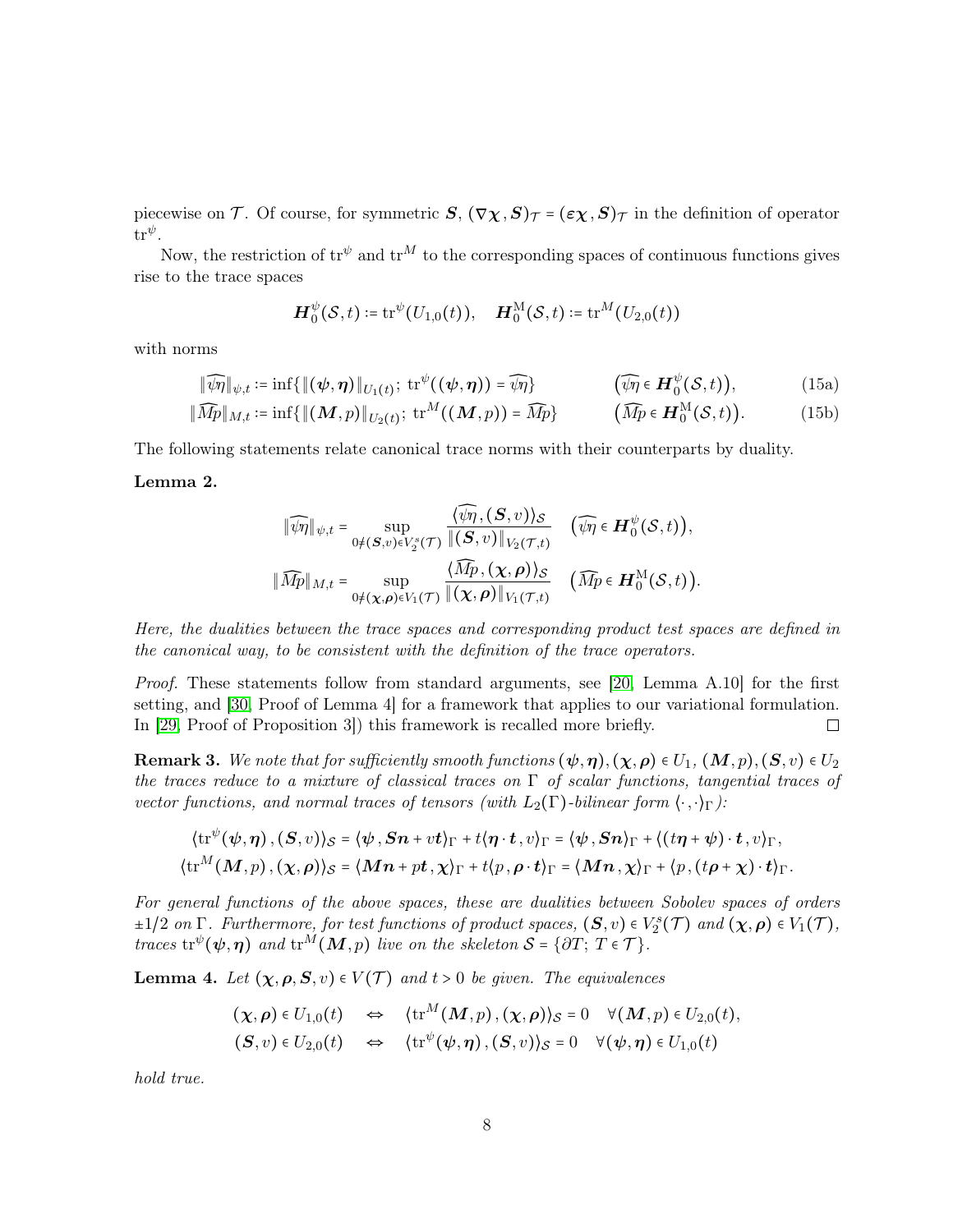Proof. In both cases, direction "⇒" can be seen by following Remark [3](#page-7-0) and observing that all the dualities on  $\Gamma$  vanish due to the boundary conditions of spaces  $U_{1,0}(t)$  and  $U_{2,0}(t)$ . To show direction " $\Leftarrow$ " in the first statement, let  $(\chi,\rho) \in V_1(\mathcal{T})$  be given with  $\langle \text{tr}^M(M,p), (\chi,\rho) \rangle_{\mathcal{S}} = 0$ for any  $(M, p) \in U_{2,0}(t)$ . First, selecting  $p = 0$ , this gives

$$
0 = (\chi, \text{div } M) + (\nabla \chi, M)_{\mathcal{T}} \quad \forall M \in H(\text{div}, \Omega) \quad \text{``plus boundary condition''},
$$

that is,  $\chi \in H^1(\Omega)$ . Second, selecting  $M = 0$ , we conclude that

$$
0 = (\chi, -\operatorname{curl} p) - (\rho, t \operatorname{curl} p) + (\operatorname{rot}(t \rho + \chi), p) \tau \quad \forall p \in H^1_*(\Omega) \quad \text{``plus boundary condition''},
$$

that is,  $t\mathbf{p} + \mathbf{\chi} \in \mathbf{H}(\text{rot}, \Omega)$ . Therefore,  $(\mathbf{\chi}, \mathbf{\rho}) \in U_1$ . The boundary conditions  $(\mathbf{\chi}, \mathbf{\rho}) \in U_{1,0}(t)$ follow from the corresponding conditions in  $U_{2,0}(t)$  and the dualities observed in Remark [3.](#page-7-0)

The proof of " $\Leftarrow$ " in the second statement is analogous. Specifically, selecting  $(\psi, \eta) = (0, \eta)$ yields  $v \in H^1(\Omega)$ , and selecting  $(\psi, \eta) = (\psi, 0)$  shows that  $S \in H(\text{div}, \Omega)$ . The symmetry  $S \in H^s(\text{div}, \Omega)$  is due to the imposed symmetry in  $V_2^s(\mathcal{T})$ , cf. [\(12\)](#page-5-1). Therefore,  $(S, v) \in U_2$ , and the boundary conditions  $(S, v) \in U_{2,0}(t)$  can be seen as before.

# <span id="page-8-0"></span>4 Three-stage variational formulation and discretization

We obtain a variational formulation of problem  $(10)$  by testing, respectively,  $(10a)$ ,  $(10b)$ ,  $(10c)$ , [\(10d\)](#page-5-5) with  $-\chi$ ,  $C^{-1}S$ , v,  $\rho$ , and using trace operators  $\text{tr}^{\psi}$ ,  $\text{tr}^M$ . This gives

$$
b((\psi, \eta, M, p, \overline{\psi_1}, \overline{Mp}), (\chi, \rho, S, v)) \coloneqq (\psi, \operatorname{curl} v - \operatorname{div} S)_{\mathcal{T}} + (M, \mathcal{C}^{-1}S + \varepsilon \chi)_{\mathcal{T}} + (\eta, t \operatorname{curl} v - \rho)_{\mathcal{T}} + (p, \operatorname{rot}(t\rho + \chi))_{\mathcal{T}} + \langle \overline{\psi_1}, (S, v) \rangle_{\mathcal{S}} - \langle \overline{Mp}, (\chi, \rho) \rangle_{\mathcal{S}} = -(\nabla r, \chi)
$$

with  $\widehat{\psi\eta} = \text{tr}^{\psi}(\psi, \eta)$  and  $\widehat{Mp} = \text{tr}^M(M, p)$ . A solution  $\mathfrak{u} = (\psi, \eta, M, p, \widehat{\psi\eta}, \widehat{Mp})$  will be sought in space  $U(t)$  defined as

<span id="page-8-5"></span><span id="page-8-3"></span><span id="page-8-2"></span><span id="page-8-1"></span>
$$
U(t) \coloneqq \mathbf{L}_2(\Omega) \times \mathbf{L}_2(\Omega) \times \mathbb{L}_2^s(\Omega) \times L_2^*(\Omega) \times \mathbf{H}_0^{\psi}(\mathcal{S}, t) \times \mathbf{H}_0^{\mathcal{M}}(\mathcal{S}, t)
$$
(16)

with (squared) norm

$$
\|(\psi,\bm{\eta},\bm{M},p,\widehat{\psi\eta},\widehat{Mp})\|_{U(t)}^2\coloneqq \|\psi\|^2+\|\bm{\eta}\|^2+\|\bm{M}\|^2+t^2\|p\|_*^2+\|\widehat{\psi\eta}\|_{\psi,t}^2+\|\widehat{Mp}\|_{M,t}^2.
$$

<span id="page-8-4"></span>Finally, our three-stage variational formulation of the scaled Reissner–Mindlin problem [\(2\)](#page-3-0) consists in solving  $(7)$ , then the ultraweak formulation of  $(10)$ , and afterwards problem  $(11)$ , that is,

$$
r \in H_u^1(\Omega): \qquad (\nabla r, \nabla \delta r) = (f, \delta r) \quad \forall \delta r \in H_u^1(\Omega), \qquad (17a)
$$

$$
\mathfrak{u} = (\psi, \eta, M, p, \widehat{\psi\eta}, \widehat{Mp}) \in U(t): \quad b(\mathfrak{u}, \mathfrak{v}) = -(\nabla r, \chi) \quad \forall \mathfrak{v} = (\chi, \rho, S, v) \in V(\mathcal{T}), \tag{17b}
$$

$$
u \in H_u^1(\Omega): \qquad (\nabla u, \nabla \delta u) = t^2(f, \delta u) + (\psi, \nabla \delta u) \quad \forall \delta u \in H_u^1(\Omega). \qquad (17c)
$$

Problems [\(17a\)](#page-8-1), [\(17c\)](#page-8-2) are obviously well posed and we are left with proving the well-posedness of [\(17b\)](#page-8-3).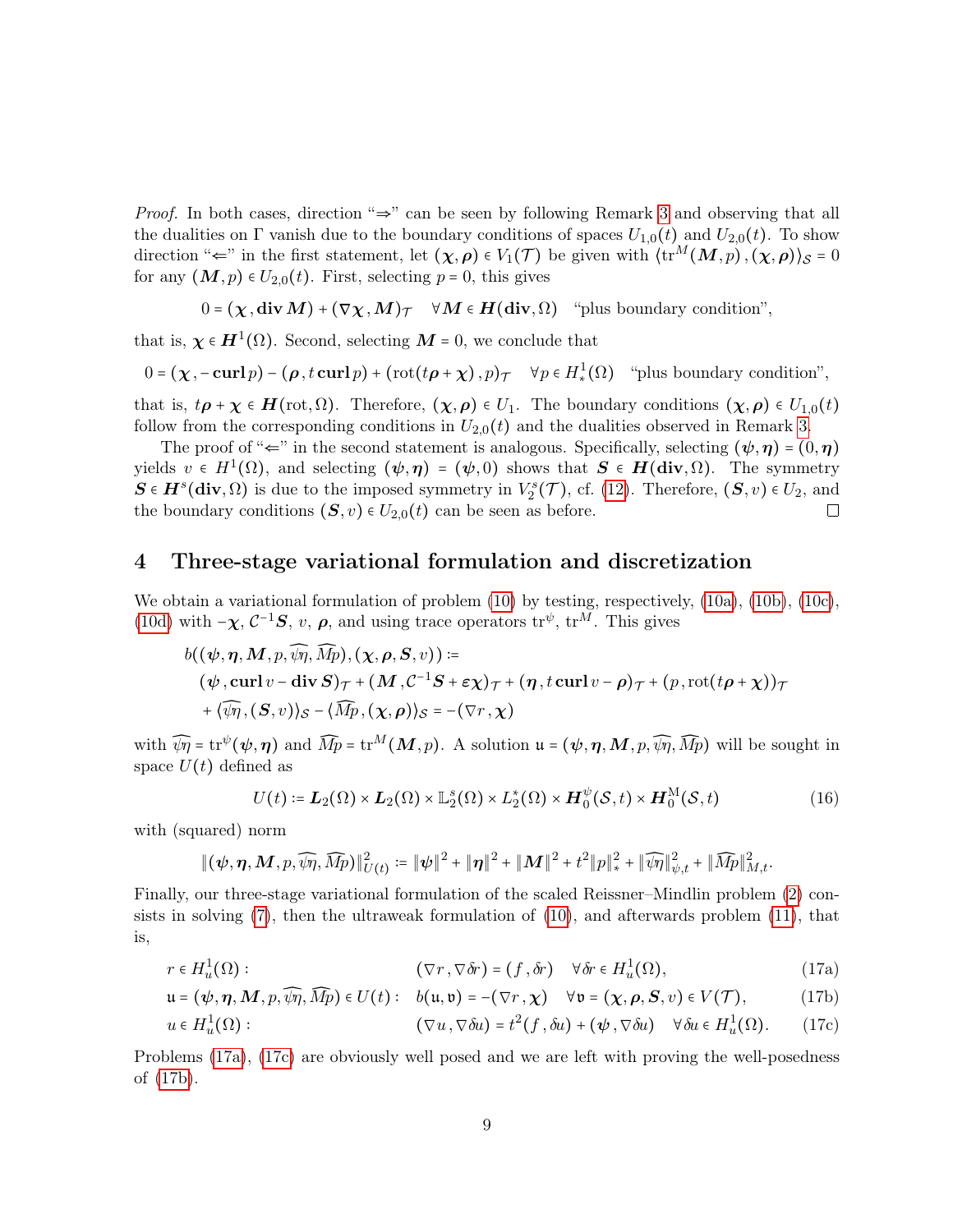<span id="page-9-0"></span>**Theorem 5.** For given  $t \in (0,1]$  and  $r \in H_u^1(\Omega)$ , there is a unique solution  $\mathfrak{u} = (\psi, \eta, M, p, \widehat{\psi_1}, \widehat{Mp}) \in$  $U(t)$  to [\(17b\)](#page-8-3). It is uniformly bounded:

$$
\|\mathfrak{u}\|_{U(t)} \lesssim \|\nabla r\|
$$

with a hidden constant that is independent of r,  $\mathcal{T}$ , and  $t \in (0,1]$ . Furthermore,  $(\psi, \eta, M, p) \in$  $U_{1,0}(t) \times U_{2,0}(t)$  solves [\(10\)](#page-5-0), and  $\widehat{\psi\eta} = \text{tr}^{\psi}(\psi, \eta)$ ,  $\widehat{Mp} = \text{tr}^M(M, p)$ .

A proof of this theorem is given in [§4.2.](#page-11-0) Theorem [5](#page-9-0) immediately gives the well-posedness of  $(17).$  $(17).$ 

<span id="page-9-1"></span>**Corollary 6.** For given  $t \in (0,1]$  and  $f \in L_2(\Omega)$ , there is a unique solution  $(r, \mathfrak{u}, u) \in H_u^1(\Omega) \times$  $U(t) \times H_u^1(\Omega)$  to [\(17\)](#page-8-4). It is uniformly bounded:

$$
\|\nabla r\|^2 + \|\mathfrak{u}\|_{U(t)}^2 + \|\nabla u\|^2 \lesssim \|f\|^2
$$

with a hidden constant that is independent of f,  $\mathcal{T}$ , and  $t \in (0,1]$ .

In order to discretize the three-stage formulation we use standard finite elements for problems [\(17a\)](#page-8-1) and [\(17c\)](#page-8-2), and a Petrov–Galerkin discretization of [\(17b\)](#page-8-3) with optimal test functions, the DPG method. For simplicity we use the same mesh  $\mathcal T$  for the three stages and consider lowestorder approximations. Therefore, we now assume that  $\mathcal T$  is a regular triangular mesh. In the following,  $P^k(\mathcal{T})$  denotes the space of piecewise polynomials of degree  $k \geq 0$ . Below, we will also use the corresponding vector and tensor-valued spaces  $P^k(\mathcal{T})^2$  and  $P^k(\mathcal{T})^{2\times 2}$ , respectively. For Poisson problems [\(17a\)](#page-8-1), [\(17c\)](#page-8-2) we use finite element space  $P_u^{1,c}(\mathcal{T}) = P^1(\mathcal{T}) \cap H_u^1(\Omega)$  consisting of continuous, piecewise linear polynomials. Then, selecting an approximation space  $U_h(t) \subset U(t)$ (also of lowest order), a discrete formulation of [\(17\)](#page-8-4) is

$$
r_h \in P_u^{1,c}(\mathcal{T}): \quad (\nabla r_h, \nabla \delta r) = (f, \delta r) \quad \forall \delta r \in P_u^{1,c}(\mathcal{T}), \tag{18a}
$$

$$
\mathfrak{u}_h = (\psi_h, \eta_h, M_h, p_h, \widehat{\psi}\eta_h, \widehat{Mp}_h) \in U_h(t): \quad b(\mathfrak{u}_h, \mathfrak{Tou}) = -(\nabla r_h, \mathfrak{T}^\chi \delta \mathfrak{u}) \quad \forall \delta \mathfrak{u} \in U_h(t), \qquad (18b)
$$

$$
u_h \in P_u^{1,c}(\mathcal{T}): \quad (\nabla u_h, \nabla \delta u) = t^2(f, \delta u) + (\psi_h, \nabla \delta u) \quad \forall \delta u \in P_u^{1,c}(\mathcal{T}). \tag{18c}
$$

Here,  $\mathfrak{T}: U(t) \to V(\mathcal{T})$  denotes the *trial-to-test operator* defined by

<span id="page-9-8"></span><span id="page-9-6"></span><span id="page-9-5"></span><span id="page-9-4"></span><span id="page-9-3"></span>
$$
\langle \langle \mathfrak{T}(\mathfrak{u}), \mathfrak{v} \rangle \rangle_{V(\mathcal{T},t)} = b(\mathfrak{u}, \mathfrak{v}) \quad \forall \mathfrak{v} \in V(\mathcal{T}) \tag{19}
$$

with inner product  $\langle\!\langle \cdot, \cdot \rangle\!\rangle_{V(\mathcal{T},t)}$  in  $V(\mathcal{T})$  that induces norm  $\|\cdot\|_{V(\mathcal{T},t)}$  and  $\mathfrak{T}^{\chi}u := \chi$  for  $\mathfrak{T}u =$  $(\chi,\rho,S,v).$ 

The following theorem states the robust quasi-optimal best approximation of scheme [\(18\)](#page-9-3).

<span id="page-9-2"></span>**Theorem 7.** For given  $t \in (0,1]$  and  $f \in L_2(\Omega)$ , there is a unique solution  $(r_h, \mathfrak{u}_h, u_h)$  to [\(18\)](#page-9-3). It satisfies

<span id="page-9-7"></span>
$$
\|\nabla(r - r_h)\| + \|u - u_h\|_{U(t)} \lesssim \|\nabla(r - \tilde{r}_h)\| + \|u - \tilde{u}_h\|_{U(t)}
$$
\n(20)

and

<span id="page-9-9"></span>
$$
\|\nabla(u - u_h)\| \lesssim \|\nabla(r - \tilde{r}_h)\| + \|u - \tilde{u}_h\|_{U(t)} + \|\nabla(u - \tilde{u}_h)\| \tag{21}
$$

for any  $(\tilde{r}_h, \tilde{u}_h, \tilde{u}_h) \in P_u^{1,c}(\mathcal{T}) \times U_h(t) \times P_u^{1,c}(\mathcal{T})$ . Here,  $(r, u, u)$  is the solution of [\(17\)](#page-8-4), and the hidden constant is independent of  $\mathcal{T}, t \in (0,1]$ , the discrete spaces and datum f.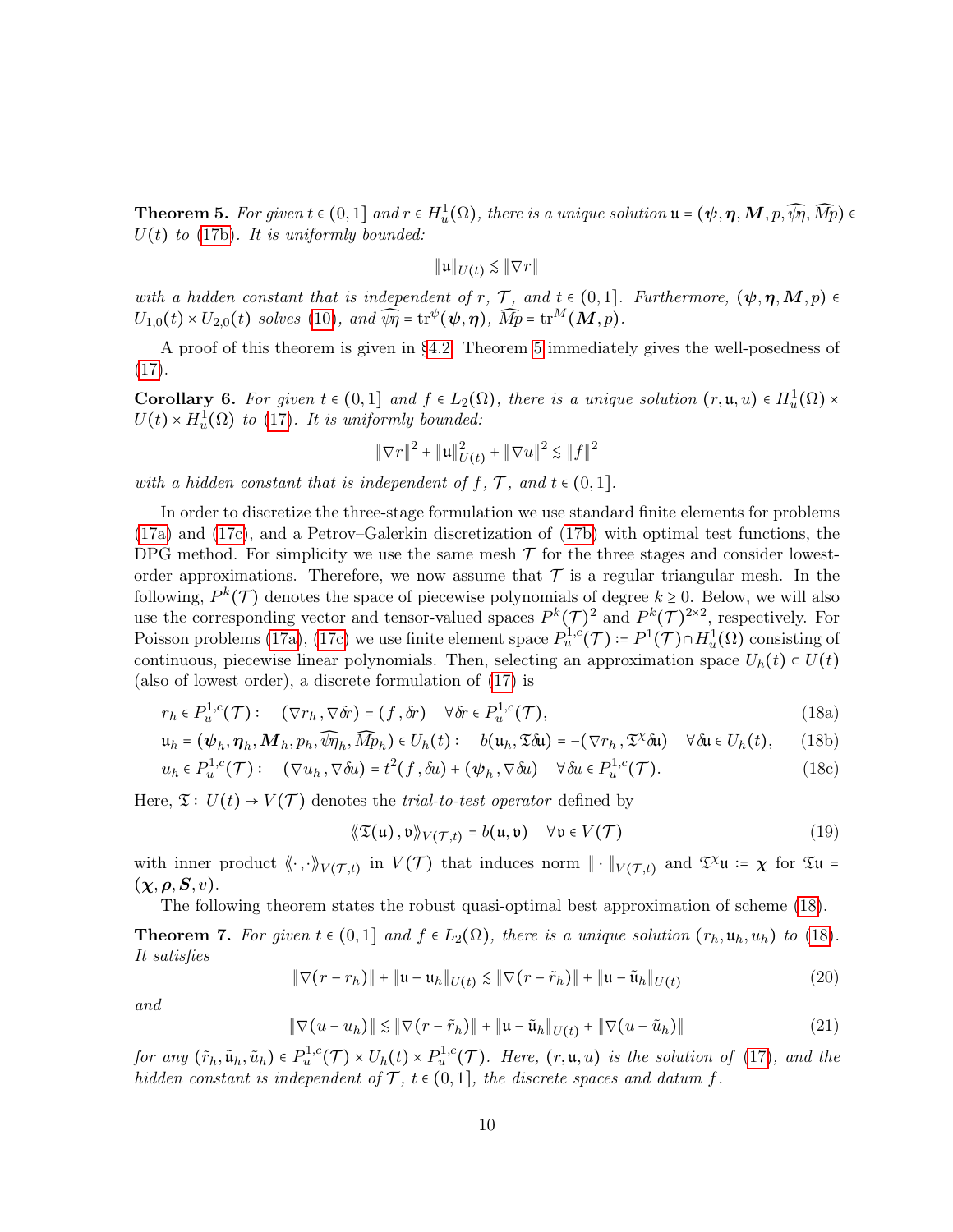In [§4.2](#page-11-0) we give a proof of this theorem. Main ingredient is the stability of the adjoint problem of [\(10\)](#page-5-0), which is of the same type. This is the subject of the following subsection.

<span id="page-10-10"></span>**Remark 8.** (i) In practice, optimal test functions  $\mathfrak{T} \delta \mathfrak{u}$  in [\(18b\)](#page-9-4) have to be approximated. This is done by solving [\(19\)](#page-9-5) in a finite-dimensional subspace of  $V(\mathcal{T})$ . In order to prove the wellposedness and quasi-optimal convergence of the then fully discrete scheme one has to show the existence of a corresponding Fortin operator, cf. [\[31\]](#page-25-6).

(ii) Recall that, in the case of boundary conditions without free part  $(\Gamma_f = \emptyset)$ , both trial space  $U(t)$  and test space  $V(\mathcal{T})$  have a quotient space component. In the case of  $U(t)$ ,  $p \in L_2(\Omega)/\mathbb{R}$ is unique only up to an additive constant, cf. [\(16\)](#page-8-5). In practice, this can be fixed by adding a rank-one term to the linear system to require  $(p, 1) = 0$ . In the case of the test space, component  $v$  of  $\mathfrak{v} = (\chi, \rho, S, v) \in V(\mathcal{T})$  is taken in  $H^1(\mathcal{T})/\mathbb{R}$ , cf. [\(12\)](#page-5-1). This can be implemented by simply using (a discrete subspace of)  $H^1(\mathcal{T})$  instead of the quotient space since  $b(\mathfrak{u}, (0,0,0,1)) = 0$  for any  $\mathfrak{u} \in U(t)$ .

### <span id="page-10-0"></span>4.1 Stability of the adjoint problem

In the following we denote  $L_2^0(\Omega) = \{v \in L_2(\Omega); (v, 1) = 0\}.$ 

The continuous adjoint problem is as follows. For given  $g_1 \in L_2(\Omega)$ ,  $G_2 \in L_2^s(\Omega)$ ,  $g_3 \in L_2^0(\Omega)$ if  $\Gamma_f = \emptyset$ ,  $g_3 \in L_2(\Omega)$  if  $\Gamma_f \neq \emptyset$ , and  $g_4 \in L_2(\Omega)$  find  $(\chi, \rho) \in U_{1,0}(t)$  and  $(S, v) \in U_{2,0}(t)$  with  $S \in \mathbb{L}_{2}^{s}(\Omega)$  such that

<span id="page-10-1"></span>
$$
-\textbf{div}\,\boldsymbol{S} + \textbf{curl}\,v = \boldsymbol{g}_1,\tag{22a}
$$

<span id="page-10-5"></span><span id="page-10-4"></span><span id="page-10-3"></span><span id="page-10-2"></span>
$$
\mathcal{C}^{-1}\mathbf{S} + \varepsilon \mathbf{\chi} = \mathbf{G}_2,\tag{22b}
$$

$$
rot(t\boldsymbol{\rho} + \boldsymbol{\chi}) = g_3,\tag{22c}
$$

<span id="page-10-8"></span><span id="page-10-6"></span>
$$
t \operatorname{curl} v - \rho = g_4. \tag{22d}
$$

<span id="page-10-9"></span>**Proposition 9.** Problem [\(22\)](#page-10-1) has a unique solution  $(\chi, \rho) \in U_{1,0}(t) \subset V_1(\mathcal{T})$ ,  $(\mathcal{S}, v) \in U_{2,0}(t) \subset V_1(\mathcal{T})$  $V_2(\mathcal{T})$  with  $S \in \mathbb{L}_2^s(\Omega)$ . It is bounded as

$$
\|(\boldsymbol{\chi},\boldsymbol{\rho},\boldsymbol{S},v)\|_{V(\mathcal{T},t)}^2 \lesssim \|\boldsymbol{g}_1\|^2 + \|\boldsymbol{G}_2\|^2 + t^{-2} \|g_3\|^2 + \|\boldsymbol{g}_4\|^2
$$

with a generic constant that is independent of  $t > 0$ , T, and the given data  $g_1, G_2, g_3, g_4$ .

*Proof.* We represent  $S$  and  $\rho$  via [\(22b\)](#page-10-2) and [\(22d\)](#page-10-3),

<span id="page-10-7"></span>
$$
S = C(G_2 - \varepsilon \chi), \quad \rho = t \operatorname{curl} v - g_4. \tag{23}
$$

Then, substituting S in [\(22a\)](#page-10-4) and testing with  $-\delta\chi$ , and substituting  $\rho$  in [\(22c\)](#page-10-5) and testing with δv, we obtain the following variational problem. Find  $(χ, v) \in H^1_\psi(\Omega) \times H^1_p(\Omega)$  such that

$$
(\mathcal{C}\varepsilon\chi,\varepsilon\delta\chi) - (\operatorname{curl}v,\delta\chi) = -(g_1,\delta\chi) + (\mathcal{C}G_2,\varepsilon\delta\chi), \tag{24a}
$$

$$
(\chi, \operatorname{curl} \delta v) + t^2 (\operatorname{curl} v, \operatorname{curl} \delta v) = (g_3, \delta v) + t(g_4, \operatorname{curl} \delta v)
$$
 (24b)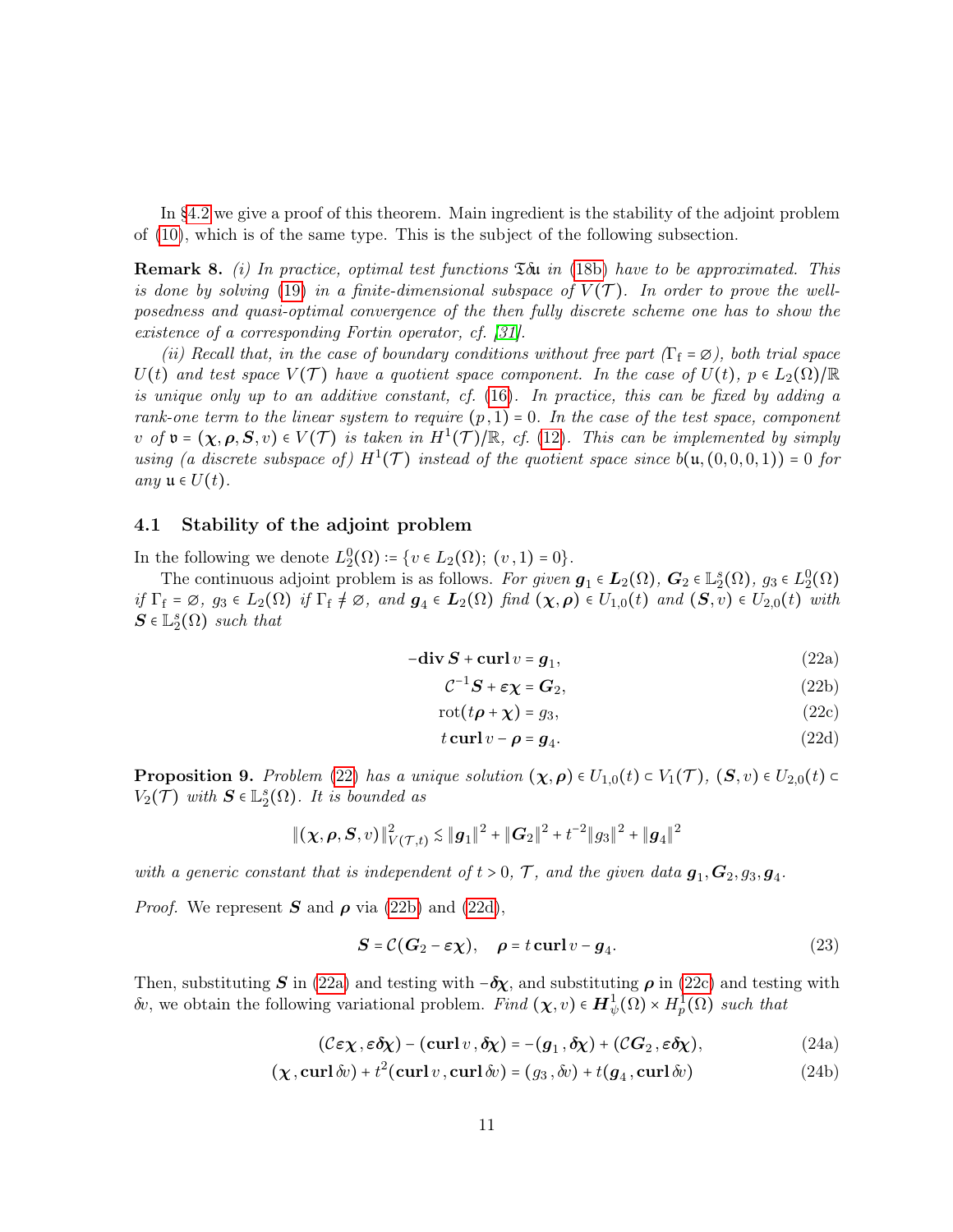for any  $(\delta \chi, \delta v) \in H^1_{\psi}(\Omega) \times H^1_p(\Omega)$ . Here we used that

$$
(\text{div } S, \delta \chi) + (S, \varepsilon \delta \chi) + (\text{rot}(t\rho + \chi), \delta v) - (t\rho + \chi, \text{curl } \delta v)
$$
  
=  $\langle Sn, \delta \chi \rangle_{\Gamma} - \langle (t\rho + \chi) \cdot t, \delta v \rangle_{\Gamma} = 0$ 

due to the imposed boundary conditions, cf. [\(14\)](#page-6-2). By coercivity of the bilinear form from [\(24\)](#page-10-6), Korn's and Poincaré's inequalities [\(5\)](#page-4-0), [\(6\)](#page-4-1), there exists a unique solution to problem [\(24\)](#page-10-6) with bound

$$
\|\chi\|^2 + \|\nabla \chi\|^2 + t^2 \|v\|_{*}^2 + t^2 \|\text{curl}\,v\|^2 \lesssim \|g_1\|^2 + \|G_2\|^2 + t^{-2} \|g_3\|^2 + \|g_4\|^2.
$$

In the case that  $\langle v, \delta \chi \cdot t \rangle_{\Gamma} = 0$  for  $v \in H_p^1(\Omega)$ ,  $\delta \chi \in H^1_{\psi}(\Omega)$  (that is, when  $\Gamma$  is only composed of  $\Gamma_{\text{hc}}, \Gamma_{\text{hss}}$  and  $\Gamma_{\text{f}}$ ) then  $(\text{curl } v, \delta \chi) = (v, \text{rot } \delta \chi)$ , and the surjectivity of

$$
\text{rot}: \begin{cases} \boldsymbol{H}_{\psi}^1(\Omega) \to L_2^0(\Omega) & \text{if } \Gamma_f = \varnothing, \\ \boldsymbol{H}_{\psi}^1(\Omega) \to L_2(\Omega) & \text{otherwise,} \end{cases}
$$

(see [\[6,](#page-23-4) Theorem 7.1]) allows to control v more strongly due to the implied inf-sup property

$$
\sup_{0 \neq \delta \chi \in \mathbf{H}_{\psi}^1(\Omega)} \frac{(\operatorname{curl} v, \delta \chi)}{\|\varepsilon \delta \chi\|} \gtrsim ||v||_*.
$$

By [\(24a\)](#page-10-7) we conclude in those cases that

$$
||v||_*^2 \lesssim ||\boldsymbol{\varepsilon}\chi||^2 + ||\boldsymbol{g}_1||^2 + ||\boldsymbol{G}_2||^2 \lesssim ||\boldsymbol{g}_1||^2 + ||\boldsymbol{G}_2||^2 + t^{-2}||\boldsymbol{g}_3||^2 + ||\boldsymbol{g}_4||^2.
$$

Finally, the bounds for  $||\boldsymbol{\rho}||$ ,  $||\boldsymbol{S}||$  are implied by [\(23\)](#page-10-8) and the previous estimates, and  $||\text{div }\boldsymbol{S} - \text{curl } v||^2 = ||\boldsymbol{q}_1||^2$ ,  $t^{-2}||\text{rot}(t\boldsymbol{\rho} + \boldsymbol{\chi})||^2 = t^{-2}||\boldsymbol{q}_3||^2$  by (22a), (22c).  $\operatorname{curl} v \|_{{\mathcal I}}^2$  $\mathcal{L}_{\mathcal{T}}^2 = ||g_1||^2, t^{-2}||\cot(t\boldsymbol{\rho} + \boldsymbol{\chi})||^2_{\mathcal{T}} = t^{-2}||g_3||^2$  by [\(22a\)](#page-10-4), [\(22c\)](#page-10-5).

The well-posedness of [\(22\)](#page-10-1) implies the following injectivity.

<span id="page-11-1"></span>Corollary 10. Let  $t > 0$  be given. If  $\mathfrak{v} \in V(\mathcal{T}, t)$  satisfies  $b(\delta \mathfrak{u}, \mathfrak{v}) = 0$  for any  $\delta \mathfrak{u} \in U(t)$  then  $\mathfrak{v} = 0$ .

Proof. Let  $\mathfrak{v} \in V(\mathcal{T},t)$  be given with  $b(\delta\mathfrak{u},\mathfrak{v})=0$  for any  $\delta\mathfrak{u} \in U(t)$ . Selecting  $\delta\mathfrak{u} = (\psi,\eta,M,p,\widehat{\psi\eta},\widehat{Mp})$ with arbitrary traces  $\widehat{\psi}\eta \in H_0^{\psi}(\mathcal{S},t)$ ,  $\widehat{Mp} \in H_0^{\mathcal{M}}(\mathcal{S},t)$  and field variables  $\psi$ ,  $\eta$ ,  $\hat{M}$ ,  $p$  all zero, Lemma [4](#page-7-1) shows that  $\mathfrak{v} = (\chi, \rho, S, v) \in U_{1,0}(t) \times U_{2,0}(t)$ . We conclude that  $(\chi, \rho, S, v)$  solves the adjoint problem (22) with homogeneous data. Therefore,  $\mathfrak{v} = 0$  by Proposition 9. adjoint problem  $(22)$  with homogeneous data. Therefore,  $\mathfrak{v} = 0$  by Proposition [9.](#page-10-9)

# <span id="page-11-0"></span>4.2 Proofs of Theorems [5,](#page-9-0) [7](#page-9-2)

With the preparations made, proofs of our main theorems are standard. We recall the main steps. Theorem [5](#page-9-0) follows from the ingredients of the Babuška–Brezzi framework, verified in the following.

### 1. Boundedness of the functional.

$$
-(\nabla r, \chi) \leq \|\nabla r\| \|\chi\| \leq \|\nabla r\| \|\mathfrak{v}\|_{V(\mathcal{T},t)} \quad \forall \mathfrak{v} = (\chi, \rho.S, v) \in V(\mathcal{T})
$$

holds by definition of norm  $\|\cdot\|_{V(\mathcal{T},t)}$ .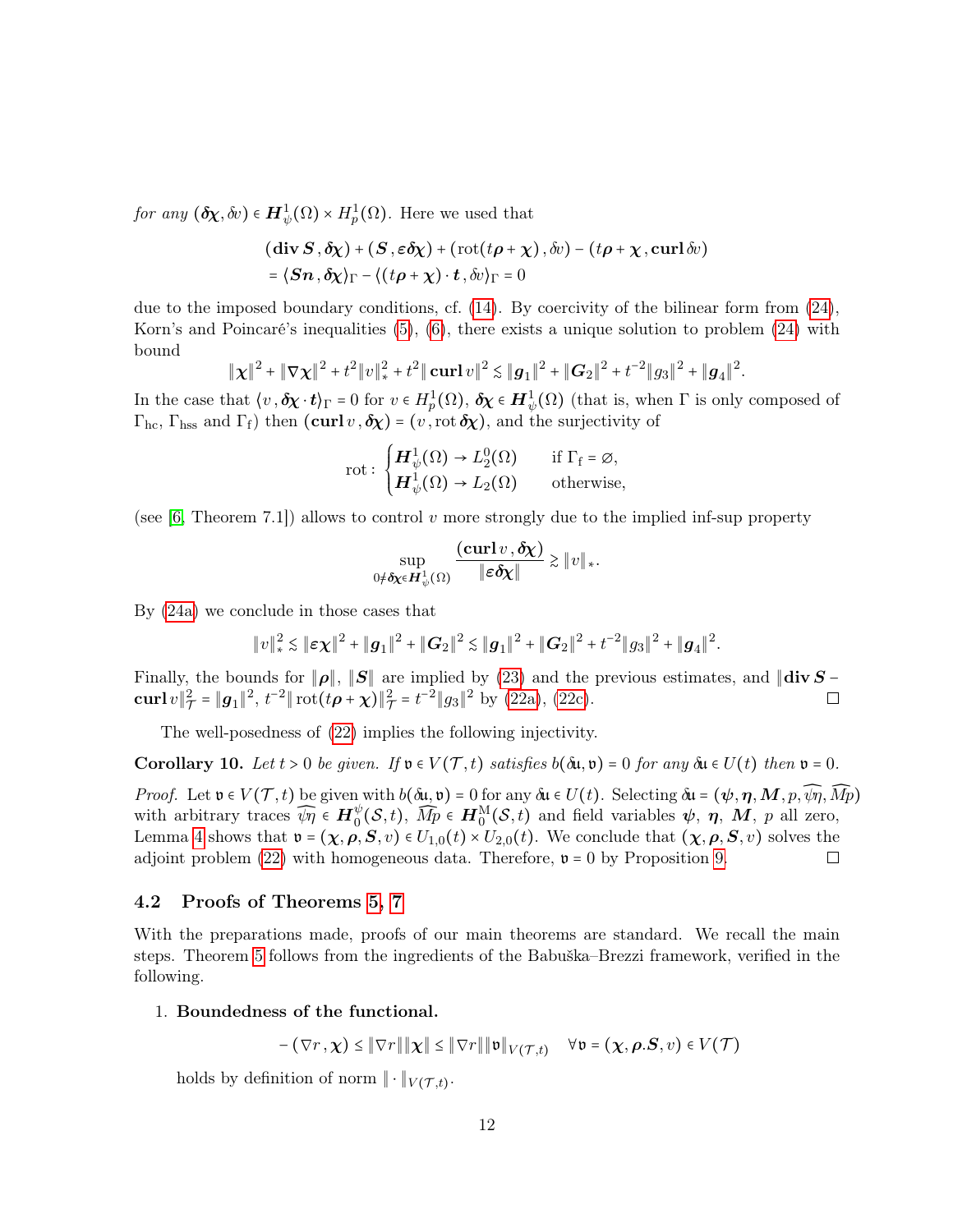2. Boundedness of the bilinear form. We make use of Lemma [2.](#page-7-2) Then the bound  $b(\mathfrak{u},\mathfrak{v}) \leq \|\mathfrak{u}\|_{U(t)} \|\mathfrak{v}\|_{V(\mathcal{T},t)}$  for any  $\mathfrak{u} \in U(t)$  and  $\mathfrak{v} \in V(\mathcal{T})$  holds by the Cauchy–Schwarz inequality and the definitions of the norms.

#### 3. Injectivity.

<span id="page-12-2"></span><span id="page-12-1"></span><span id="page-12-0"></span>
$$
\sup_{0 \neq \delta u \in U(t)} \frac{b(\delta u, \mathfrak{v})}{\|\delta u\|_{U(t)}} > 0 \quad \forall \mathfrak{v} \in V(\mathcal{T}, t) \setminus \{0\}
$$

holds by Corollary [10.](#page-11-1)

4. Inf-sup condition. We follow the criteria given in [\[20,](#page-24-13) Theorem 3.3]: inf-sup condition

$$
\sup_{0 \neq v \in V(\mathcal{T})} \frac{b(u; v)}{\|\mathfrak{v}\|_{\mathfrak{V}(\mathcal{T}, t)}} \gtrsim \| \mathfrak{u} \|_{U(t)} \quad \forall u = (\psi, \eta, M, p, \widehat{\psi}\eta, \widehat{Mp}) \in U(t) \tag{25}
$$

follows from the inf-sup conditions

$$
\sup_{0 \neq \mathfrak{v} = (\boldsymbol{\chi}, \boldsymbol{\rho}, \mathbf{S}, v) \in V(\mathcal{T})} \frac{\langle \widehat{\psi \eta}, (\mathbf{S}, v) \rangle_{\mathcal{S}} - \langle \widehat{Mp}, (\boldsymbol{\chi}, \boldsymbol{\rho}) \rangle_{\mathcal{S}}}{\|\mathfrak{v}\|_{V(\mathcal{T}, t)}} \ge (\|\widehat{\psi \eta}\|_{\psi, t}^2 + \|\widehat{Mp}\|_{M, t}^2)^{1/2} \tag{26}
$$

for any  $(\widehat{\psi\eta}, \widehat{Mp}) \in \boldsymbol{H}^{\psi}_0(\mathcal{S}, t) \times \boldsymbol{H}^{\text{M}}_0(\mathcal{S}, t)$ , and

$$
\sup_{0 \neq \mathfrak{v} = (\boldsymbol{\chi}, \boldsymbol{\rho}, \mathbf{S}, v) \in U_{1,0}(t) \times U_{2,0}(t)} \frac{b(\boldsymbol{\psi}, \boldsymbol{\eta}, \mathbf{M}, p, 0, 0; \mathfrak{v})}{\|\mathfrak{v}\|_{V(\mathcal{T},t)}} \gtrsim \left( \|\boldsymbol{\psi}\|^2 + \|\boldsymbol{\eta}\|^2 + \|\mathbf{M}\|^2 + t^2 \|p\|^2 \right)^{1/2} \tag{27}
$$

for any  $(\psi, \eta, M, p) \in L_2(\Omega) \times L_2(\Omega) \times L_2(\Omega) \times L_2(\Omega)$ .

By Lemma [2,](#page-7-2) inf-sup property [\(26\)](#page-12-0) is satisfied with constant 1. In what follows, let  $p_*$ denote the representant of  $p \in L_2^*(\Omega) = L_2(\Omega)/\mathbb{R}$  with  $(p_*, 1) = 0$  if  $\Gamma_f = \emptyset$ , and  $p_* \coloneqq p$  if  $\Gamma_f \neq$  $\varnothing$ . Inf-sup condition [\(27\)](#page-12-1) follows by application of Proposition [9](#page-10-9) with data  $(g_1, G_2, g_3, g_4)$ :=  $(\psi, M, t^2 p^*, \eta)$  in problem [\(22\)](#page-10-1) with solution denoted as  $\mathfrak{v}^* \in U_{1,0}(t) \times U_{2,0}(t)$ :

$$
\sup_{0 \neq v \in U_{1,0}(t) \times U_{2,0}(t)} \frac{b(\psi, \eta, M, p, 0, 0; v)}{\|\mathfrak{v}\|_{V(\mathcal{T},t)}} \geq \frac{(\psi, g_1) + (M, G_2) + (p, g_3) + (\eta, g_4)}{\|\mathfrak{v}^*\|_{V(\mathcal{T},t)}} \geq \frac{\|\psi\|^2 + \|M\|^2 + t^2 \|p_*\|^2 + \|\eta\|^2}{\|g_1\|^2 + \|G_2\|^2 + t^{-2} \|g_3\|^2 + \|g_4\|^2} = (\|\psi\|^2 + \|M\|^2 + t^2 \|p\|^2 + \|\eta\|^2)^{1/2}.
$$

It is clear that  $(\psi, \eta, M, p) \in U_{1,0}(t) \times U_{2,0}(t)$  solves problem [\(10\)](#page-5-0), and that  $\widehat{\psi\eta} = \text{tr}^{\psi}(\psi, \eta)$ ,  $\widehat{Mp} = \text{tr}^M(M, p)$ . Therefore, Theorem [5](#page-9-0) is proved.

It remains to prove Theorem [7.](#page-9-2) Let  $\mathbf{u}^h = (\psi^h, \eta^h, M^h, p^h, \widehat{\psi}\eta^h, \widehat{Mp}^h)$  denote the solution of [\(17b\)](#page-8-3) with datum  $r_h$  instead of r. We denote as  $B: U(t) \to V(\mathcal{T})'$  the operator induced by bilinear form  $b(\cdot, \cdot)$ . Interpretation of the DPG scheme as a minimum residual method and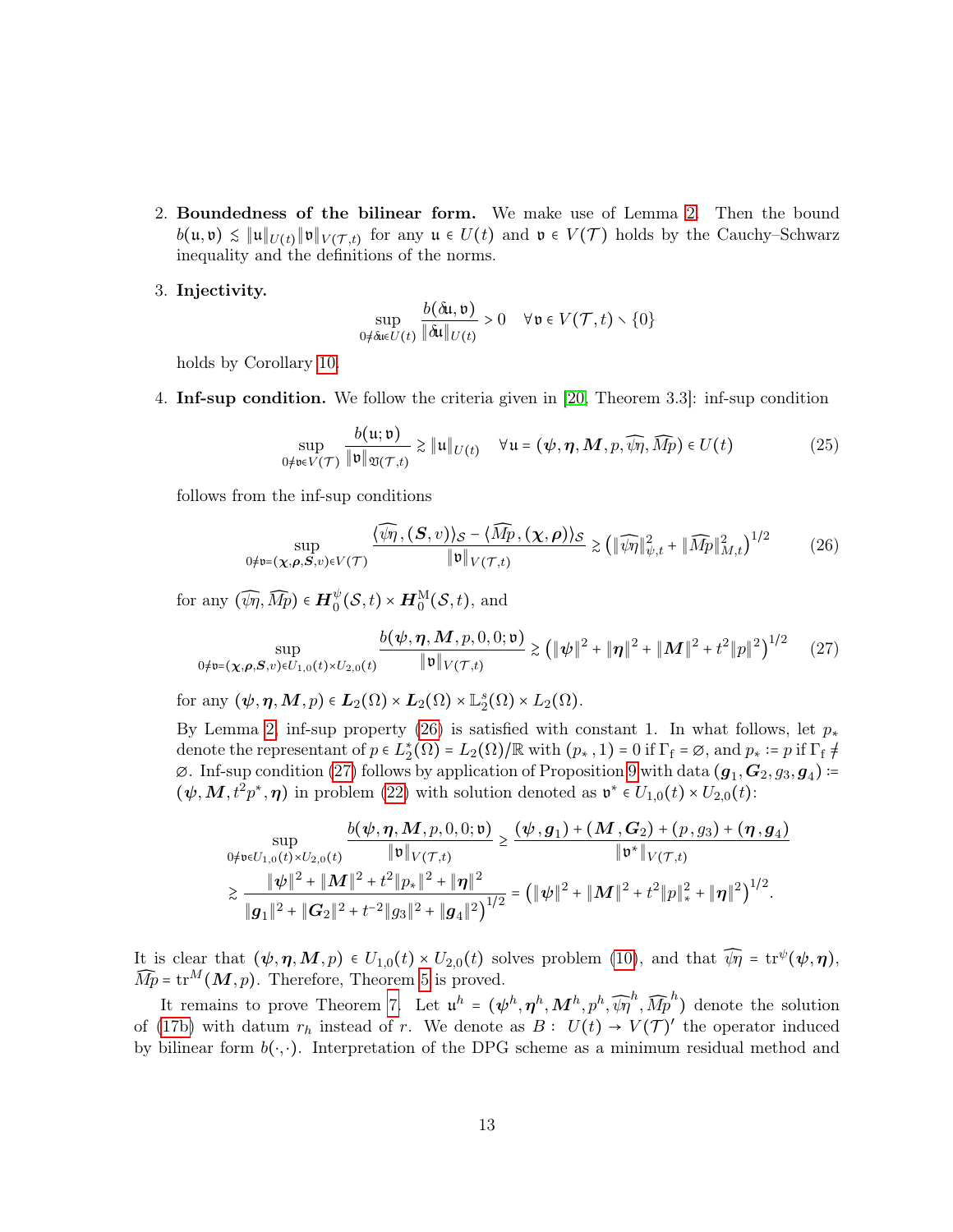uniform equivalence of the norms  $||B \cdot ||_{V(\mathcal{T},t)}$  and  $|| \cdot ||_{U(t)}$  (due to the uniform boundedness of  $b(\cdot, \cdot)$  and inf-sup property  $(25)$ ) show that

$$
\|\mathfrak{u}^h-\mathfrak{u}_h\|_{U(t)}\lesssim \|\mathfrak{u}^h-\tilde{\mathfrak{u}}_h\|_{U(t)}\quad\forall\tilde{\mathfrak{u}}_h\in U_h(t).
$$

By the same arguments, variational formulation [\(17b\)](#page-8-3) is stable, that is,

<span id="page-13-2"></span><span id="page-13-1"></span>
$$
\|\mathfrak{u} - \mathfrak{u}^h\|_{U(t)} \lesssim \|\nabla (r - r_h)\|.\tag{28}
$$

An application of the triangle inequality (twice) and quasi-optimal convergence of [\(18a\)](#page-9-6) prove that

$$
\|\nabla r-\nabla r_h\|+\|{\bf u}-{\bf u}_h\|_{U(t)}\lesssim \|\nabla r-\nabla \tilde r_h\|+\|{\bf u}-\tilde {\bf u}_h\|_{U(t)}\quad \forall \tilde r_h\in P^{1,c}_u(\mathcal T),\ \tilde {\bf u}_h\in U_h(t).
$$

This is [\(20\)](#page-9-7). We proceed in the same way to bound  $\|\nabla(u - u_h)\|$ . Defining  $u^h \in H^1_u(\Omega)$  by

$$
(\nabla u^h, \nabla \delta u) = t^2(f, \delta u) + (\psi_h, \nabla \delta u) \quad \forall \delta u \in H_u^1(\Omega),
$$

standard estimates (stability of [\(17c\)](#page-8-2) by [\(6\)](#page-4-1), Galerkin orthogonality of [\(18c\)](#page-9-8), triangle inequality) imply that

$$
\|\nabla(u^h - u_h)\| \le \|\nabla(u^h - \tilde{u}_h)\| \le \|\nabla(u - u^h)\| + \|\nabla(u - \tilde{u}_h)\|
$$
  

$$
\le \|\psi - \psi_h\| + \|\nabla(u - \tilde{u}_h)\| \quad \forall \tilde{u}_h \in P_u^{1,c}(\mathcal{T}).
$$
 (29)

Using again the triangle inequality and bounding  $\|\psi - \psi_h\| \leq \|\mathfrak{u} - \mathfrak{u}_h\|_{U(t)}$ , an application of the previous estimate [\(20\)](#page-9-7) shows that [\(21\)](#page-9-9) holds. This finishes the proof of Theorem [7.](#page-9-2)

## <span id="page-13-0"></span>4.3 Robust DPG scheme for large domains

Let us present the changes that are needed for our DPG scheme to be robust for larger domains, cf. Remark [1.](#page-4-5) We select a number  $d = d(\Omega) > 0$  so that the Korn and Poincaré inequalities

$$
\|\boldsymbol{\chi}\|^2 + d^2 \|\nabla \boldsymbol{\chi}\|^2 \lesssim d^2 \|\boldsymbol{\varepsilon} \boldsymbol{\chi}\|^2 \ \forall \boldsymbol{\chi} \in \boldsymbol{H}^1_{\psi}(\Omega), \quad \|v\|_{*} \lesssim d \|\nabla v\| \ \forall v \in H^1_p(\Omega)
$$

hold uniformly with respect to the diameter of  $\Omega$ . A standard choice is  $d = \text{diam}(\Omega)$ . We note that this tuning can be refined for an-isotropic domains, cf. [\[27\]](#page-25-8). Analogously to the definition of  $t_*,$  cf. [\(3\)](#page-3-1), we introduce

$$
d_* := 1
$$
 if  $\Gamma_{sc} = \Gamma_{sss} = \emptyset$  and  $d_* := d$  if  $\Gamma_{sc} \cup \Gamma_{sss} \neq \emptyset$ .

We then scale the norms as follows. In the test space we select

$$
\begin{aligned}\n\|(\boldsymbol{\chi},\boldsymbol{\rho})\|^2_{V_1(\mathcal{T},t)} &:= d^{-2} \|\boldsymbol{\chi}\|^2 + \|\nabla \boldsymbol{\chi}\|^2_{\mathcal{T}} + \|\boldsymbol{\rho}\|^2 + t^{-2} d^2 \|\operatorname{rot}(t\boldsymbol{\rho} + \boldsymbol{\chi})\|^2_{\mathcal{T}} \qquad ((\boldsymbol{\chi},\boldsymbol{\rho}) \in V_1(\mathcal{T})), \\
\|(S,v)\|^2_{V_2(\mathcal{T},t)} &:= \|\boldsymbol{S}\|^2 + t_*^2 d_*^{-2} \|v\|^2_* + d^2 \|\operatorname{div} \boldsymbol{S} - \operatorname{curl} v\|^2_{\mathcal{T}} + t^2 \|\operatorname{curl} v\|^2_{\mathcal{T}} \qquad ((S,v) \in V_2(\mathcal{T})).\n\end{aligned}
$$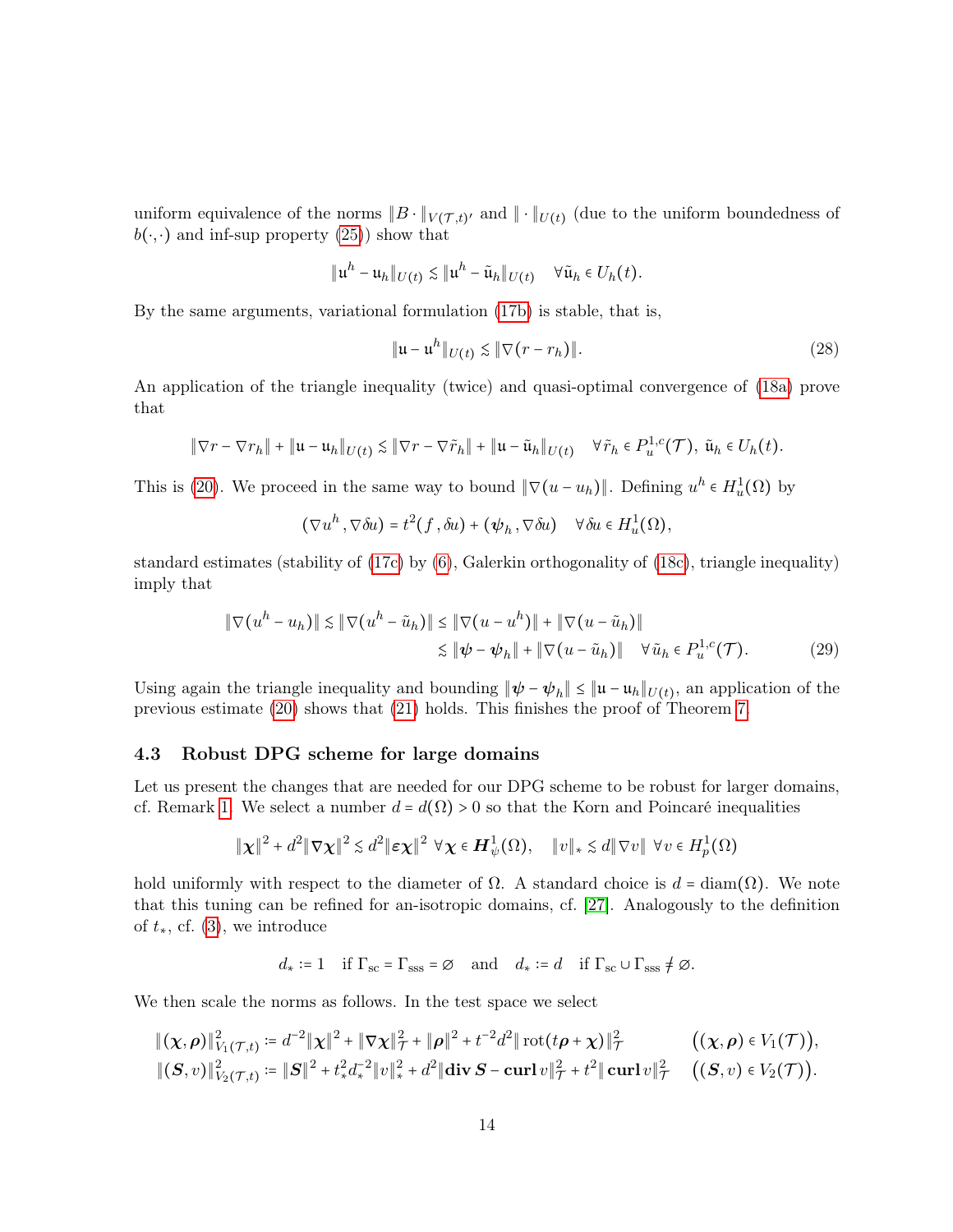For the trace norms we re-scale the norms in  $U_1$  and  $U_2$  (cf. [\(13\)](#page-6-1)) as

$$
\begin{aligned}\n\|(\psi,\eta)\|_{U_1(t)}^2 &:= d^{-2} \|\psi\|^2 + \|\varepsilon\psi\|^2 + \|\eta\|^2 + t_*^{-2} d_*^2 \|\cot(t\eta + \psi)\|^2 \\
\|(M,p)\|_{U_2(t)}^2 &:= \|M\|^2 + t^2 d^{-2} \|p\|_*^2 + d^2 \|\text{div}\, M - \text{curl}\, p\|^2 + t^2 \|\text{curl}\, p\|^2 \qquad ((M,p) \in U_2),\n\end{aligned}
$$

and define norms  $\|\cdot\|_{\psi,t}$  and  $\|\cdot\|_{M,t}$  in  $\mathbf{H}_0^{\psi}(\mathcal{S},t)$  and  $\mathbf{H}_0^{\mathrm{M}}(\mathcal{S},t)$ , respectively, as in [\(15\)](#page-7-3). Finally, the (squared) re-scaled norm in the trial space is

$$
\|\mathfrak{u}\|_{U(t)}^2 := d^{-2} \|\psi\|^2 + \|\boldsymbol{\eta}\|^2 + \|\boldsymbol{M}\|^2 + t^2 d^{-2} \|p\|_*^2 + \|\widehat{\psi}\eta\|_{\psi,t}^2 + \|\widehat{Mp}\|_{M,t}^2
$$

for  $\mathfrak{u} = (\psi, \eta, M, p, \widehat{\psi}, \widehat{Mp}) \in U(t)$ , cf. [\(16\)](#page-8-5), where the trace norms are the re-scaled ones.

All relations and estimates from Section [3](#page-5-7) hold true uniformly with respect to the diameter of  $\Omega$ , when replacing the norms with the re-scaled ones just defined. In particular, the equality statements of Lemma [2](#page-7-2) are valid. Furthermore, the stability statement from Proposition [9](#page-10-9) becomes

 $\|(\boldsymbol{\chi},\boldsymbol{\rho},\boldsymbol{S}, v)\|_{V(\mathcal{T},t)}^2 \lesssim d^2\|\boldsymbol{g}_1\|^2 + \|\boldsymbol{G}_2\|^2 + t^{-2}d^2\|g_3\|^2 + \|\boldsymbol{g}_4\|^2.$ 

Repeating the steps from [§4.2](#page-11-0) then shows the equivalence of norms

$$
\|\cdot\|_{U(t)} \simeq \|B\cdot\|_{V(\mathcal{T},t)'} \quad \text{in } U(t),
$$

uniformly with respect to  $t \in (0,1]$  and diam $(\Omega)$ .

Finally, with respect to the quasi-optimal error estimates, stage 1 of scheme [\(18\)](#page-9-3) stays optimal in the  $H^1(\Omega)$ -seminorm. On the other hand, the estimate for stage 2 requires stability [\(28\)](#page-13-1) which now renders

$$
\|\mathfrak{u} - \mathfrak{u}^h\|_{U(t)}^2 \lesssim d^2 \|\nabla (r - r_h)\|^2
$$

due to the weighting  $d^{-1}||\psi||$  of the norm of test-function component  $\psi$  in [\(18b\)](#page-9-4). We therefore have the a priori error estimates

$$
\|\nabla(r - r_h)\|^2 \le \|\nabla(r - \tilde{r}_h)\|^2
$$
\n
$$
\|\mathbf{u} - \mathbf{u}_h\|_{U(t)}^2 \le d^2 \|\nabla(r - \tilde{r}_h)\|^2 + \|\mathbf{u} - \tilde{\mathbf{u}}_h\|_{U(t)}^2
$$
\n
$$
\forall \tilde{r}_h \in P_u^{1,c}(\mathcal{T}), \tilde{\mathbf{u}}_h \in U_h(t).
$$

Proceeding as in [\(29\)](#page-13-2), we obtain the error estimate for the third stage,

$$
\|\nabla(u - u_h)\|^2 \lesssim \|\psi - \psi_h\|^2 + \|\nabla(u - \tilde{u}_h)\|^2 \lesssim d^2 \|\mathbf{u} - \mathbf{u}_h\|_{U(t)}^2 + \|\nabla(u - \tilde{u}_h)\|^2
$$
  

$$
\lesssim d^4 \|\nabla(r - \tilde{r}_h)\|^2 + d^2 \|\mathbf{u} - \tilde{\mathbf{u}}_h\|_{U(t)}^2 + \|\nabla(u - \tilde{u}_h)\|^2 \quad \forall \tilde{r}_h, \tilde{u}_h \in P_u^{1,c}(\mathcal{T}), \tilde{\mathbf{u}}_h \in U_h(t).
$$

These a priori error estimates for r, u, u hold uniformly with respect to  $t \in (0,1]$  and the diameter of Ω.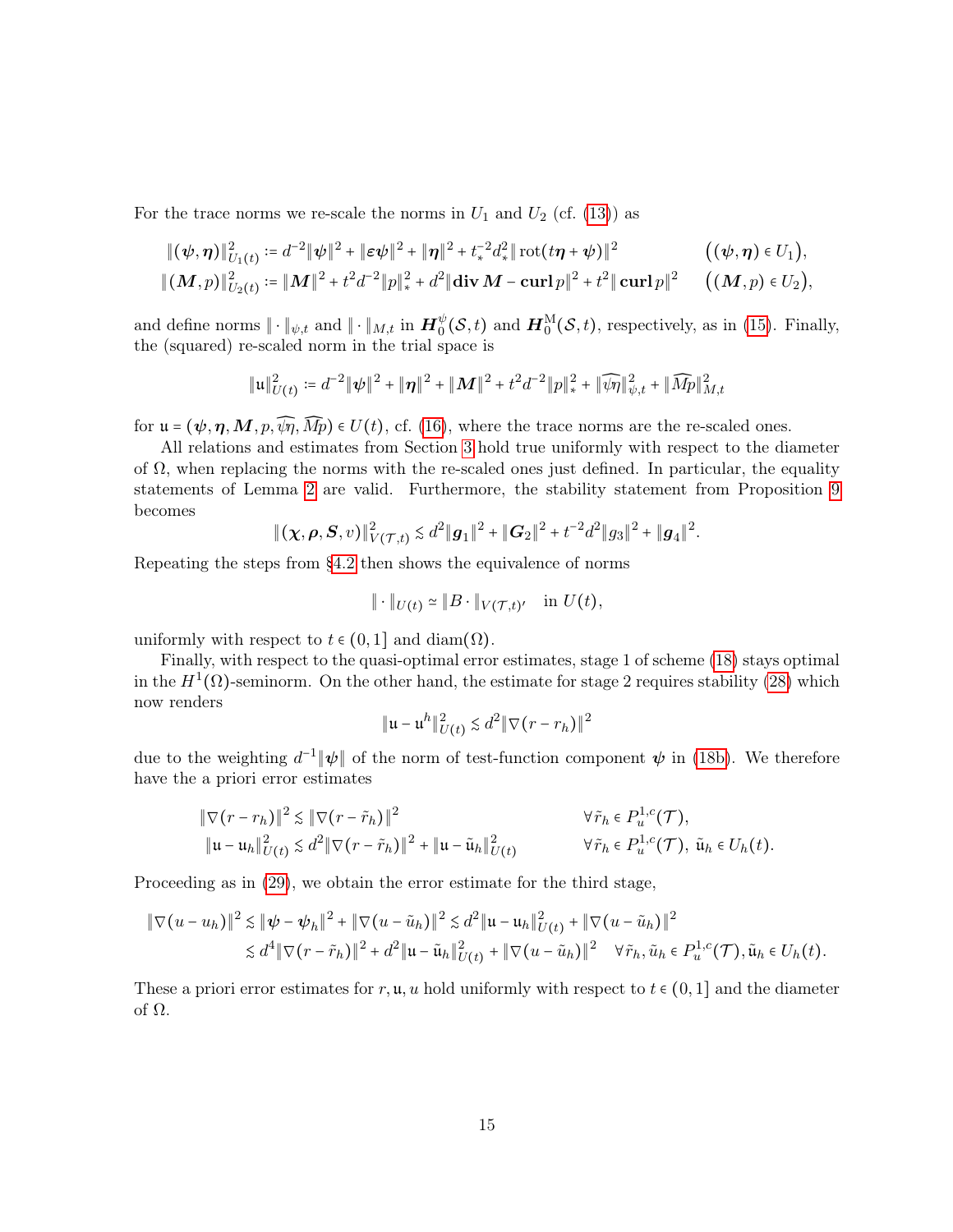# <span id="page-15-0"></span>5 Locking-free lowest-order discretization for hard-clamped plates

In order to prove our lowest-order scheme to be locking free, the solution must be sufficiently regular. Furthermore, to be able to use standard discrete spaces we restrict our analysis to the hard-clamped case. This is also the situation where regularity estimates are known. In the following,  $\|\cdot\|_m$  denotes the standard Sobolev norm in  $H^m(\Omega)$  (m = 1, 2) for scalar, vector and tensor functions. Our assumption is the following.

<span id="page-15-1"></span>**Assumption 11.** We consider the hard-clamped case,  $\Gamma = \Gamma_{\text{hc}}$ . For given  $f \in L_2(\Omega)$  and  $t \in (0,1]$ , let  $(\psi, p) \in H_0^1(\Omega) \times H^1(\Omega)$ ,  $r, u \in H_0^1(\Omega)$  denote the solution components of problems [\(7\)](#page-4-2), [\(10\)](#page-5-0), [\(11\)](#page-5-6). We select p with  $(p, 1) = 0$ . The regularity estimate

∥r∥<sup>2</sup> + ∥u∥<sup>2</sup> + ∥ψ∥<sup>2</sup> + ∥p∥<sup>1</sup> + t∥p∥<sup>2</sup> ≲ ∥f∥

holds true with a hidden constant that is independent of f and t.

For a special case, Arnold and Falk proved that this assumption is true. We note that this includes the case where, on the right-hand side of  $(17b)$ , r is replaced with its conforming finite element approximation  $r_h$ .

Proposition 12. [\[3,](#page-23-0) Theorem 2.1] If  $\Omega$  is convex and C is the identity tensor then Assumption [11](#page-15-1) holds true.

As previously specified in Section [4,](#page-8-0) we use regular triangular meshes which we now assume to be shape regular, and denote  $h := \max\{\text{diam}(T); T \in \mathcal{T}\}\)$ . We approximate  $H_0^1(\Omega)$  with continuous, piecewise linear polynomials, the space being denoted as  $P_0^{1,c}$  $b_0^{1,c}(\mathcal{T}) \subset H_0^1(\Omega)$ , as before. In the following we also need the piecewise polynomial space without boundary condition,  $P^{1,c}(\mathcal{T}) = P^1(\mathcal{T}) \cap H^1(\Omega)$ . We still have to specify the discrete subspace  $U_h(t) \subset U(t)$ . To this end, let  $\mathcal{RT}^0(\mathcal{T}) \subset \mathbf{H}(\text{div}, \Omega)$  and  $\mathcal{ND}^0(\mathcal{T}) \subset \mathbf{H}(\text{rot}, \Omega)$  denote the lowest-order Raviart– Thomas and Nédélec spaces, respectively. Of course,  $ND^0(\mathcal{T})$  is a rotation of  $\mathcal{RT}^0(\mathcal{T})$ . Subspaces  $\mathcal{ND}_0^0(\mathcal{T}) \subset H_0(\text{rot}, \Omega) \subset H(\text{rot}, \Omega)$  denote the corresponding spaces of functions with zero tangential component on  $\Gamma$ . We define the discrete trace spaces

<span id="page-15-2"></span>
$$
\begin{aligned} \boldsymbol{H}_h^\psi(\mathcal{S},t) \coloneqq \mathrm{tr}^\psi\Big(P_0^{1,c}(\mathcal{T})^2 \times \mathcal{N}\mathcal{D}_0^0(\mathcal{T})\Big) \subset \boldsymbol{H}_0^\psi(\mathcal{S},t),\\ \boldsymbol{H}_h^\mathrm{M}(\mathcal{S},t) \coloneqq \mathrm{tr}^M\Big(\mathcal{R}\mathcal{T}^0(\mathcal{T})^2 \times P^{1,c}(\mathcal{T})\Big) \subset \boldsymbol{H}_0^\mathrm{M}(\mathcal{S},t). \end{aligned}
$$

Here,  $\mathcal{RT}^0(\mathcal{T})^2 \subset H(\text{div}, \Omega)$  indicates that the Raviart–Thomas elements are taken row-wise. Recalling Remark [3,](#page-7-0) we note that  $H_h^{\psi}(S,t)$  consists of two components, one of continuous, piecewise linear vector functions on  $S$ , and the second of piecewise constant functions on  $S$ , plus homogeneous boundary conditions. Space  $H_h^M(S,t)$  also has two components, the first amounting to piecewise constant vector functions on  $S$ , and the second to continuous, piecewise linear polynomials on  $\mathcal{S}$ . The field variables are approximated by piecewise constant functions. Therefore, the discrete approximation space for our DPG scheme [\(18b\)](#page-9-4) is

$$
U_h(t) \coloneqq P^0(\mathcal{T})^2 \times P^0(\mathcal{T})^2 \times \left( P^0(\mathcal{T})^{2 \times 2} \cap \mathbb{L}_2^s(\Omega) \right) \times P^0(\mathcal{T}) \times \mathbf{H}_h^{\psi}(\mathcal{S},t) \times \mathbf{H}_h^{\mathcal{M}}(\mathcal{S},t). \tag{30}
$$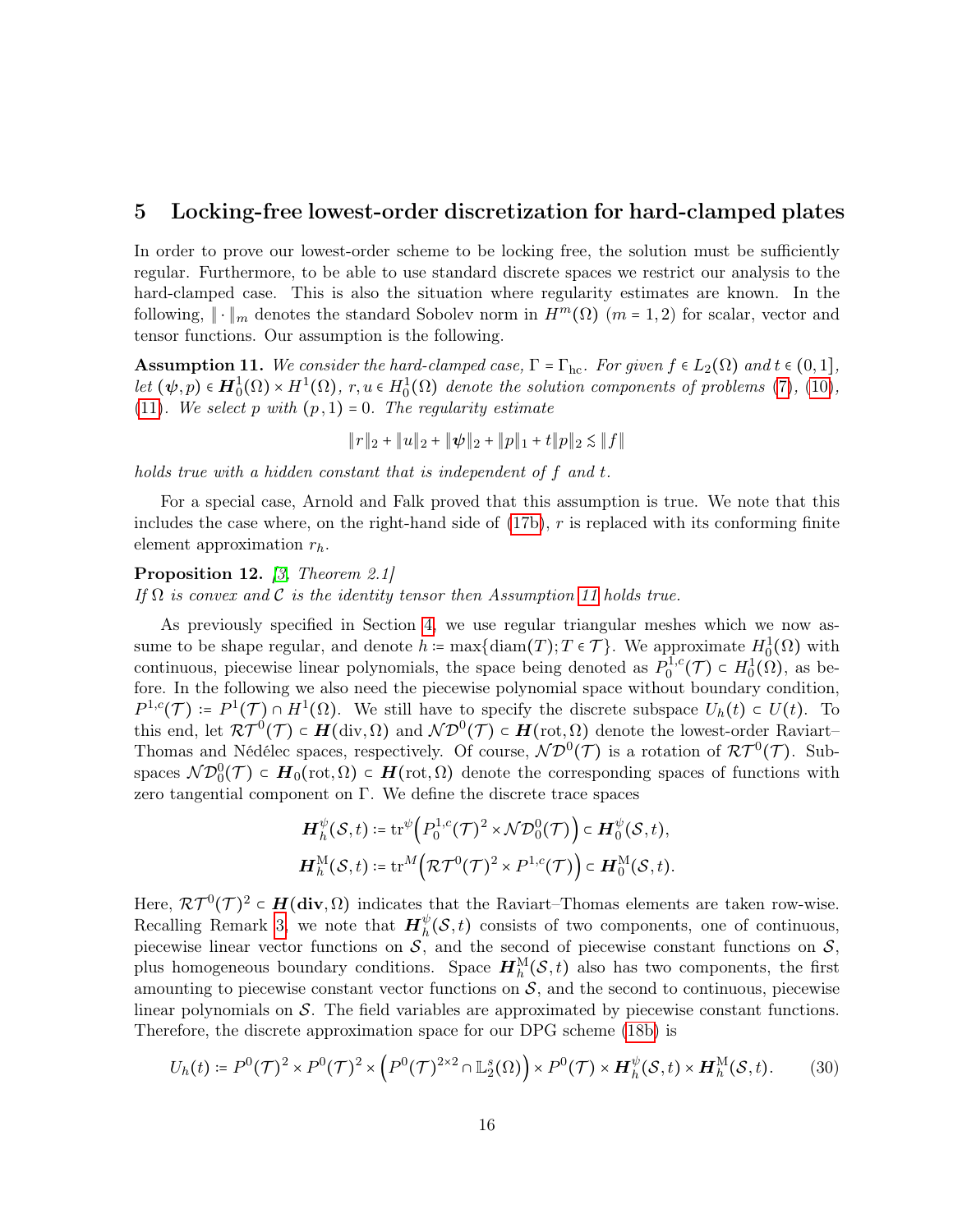Under Assumption [11](#page-15-1) the resulting DPG scheme is locking free, as stated next.

<span id="page-16-0"></span>Theorem 13. Suppose that Assumption [11](#page-15-1) holds true. In particular, we consider the hardclamped boundary condition. Furthermore, we assume that C is a  $C^1$ -tensor. For  $f \in L_2(\Omega)$ and  $t \in (0,1]$  let  $\mathfrak{u} = (\psi, \eta, M, p, \widehat{\psi}\eta, \widehat{Mp}) \in U(t)$  and  $u \in H_0^1(\Omega)$  denote the solutions of [\(17b\)](#page-8-3) and [\(17c\)](#page-8-2), respectively. Let  $\mathbf{u}_h = (\psi_h, \eta_h, \mathbf{M}_h, p_h, \widehat{\psi}\eta_h, \widehat{M}p_h) \in U_h(t)$  and  $u_h \in P_0^{1,c}$  $\int_0^{1,c}$ (*T*) be their corresponding approximations from [\(18b\)](#page-9-4) and [\(18c\)](#page-9-8). Using regular, shape-regular triangular meshes, the error estimate

$$
\|\nabla(u - u_h)\| + \|\psi - \psi_h\| + \|M - M_h\| \le h \|f\|
$$

holds true with a hidden constant that is independent of t, f, and  $\mathcal{T}$ .

## 5.1 Proof of Theorem [13](#page-16-0)

We will employ some canonical approximation operators, recalled in the following together with their approximation properties.

•  $\Pi_h^0: L_2(\Omega) \to P^0(\mathcal{T})$  is the  $L_2(\Omega)$ -orthogonal projection onto piecewise constants with approximation property

$$
|| (1 - \Pi_h^0) v || \lesssim h ||v||_1.
$$

We use the same notation  $\Pi_h^0$  as component-wise application to vector or tensor functions.

•  $\Pi_h^{\nabla} : L_2(\Omega) \to P_0^{1,c}$  $0^{1,c}(\mathcal{T})$  is a quasi-interpolation operator (Scott–Zhang) which satisfies

$$
\|\Pi_h^{\nabla}v\|\lesssim \|v\|,\quad \|\Pi_h^{\nabla}v\|_1\lesssim \|v\|_1,\quad h^{-1}\|(1-\Pi_h^{\nabla})v\|+\|(1-\Pi_h^{\nabla})v\|_1\lesssim h\|v\|_2.
$$

We use the same notation  $\Pi_h^{\vee}$  as component-wise application to vector functions.

•  $\Pi_h^{\text{div}}$ :  $H(\text{div}, \Omega) \to \mathcal{RT}^0(\mathcal{T})$  is the interpolation operator introduced by Ern *et al.* [\[25,](#page-25-9) Section 3.1]. It satisfies

$$
\|\Pi_h^{\text{div}} \phi\| \lesssim \|\phi\| + h \|(1 - \Pi_h^0) \text{div} \phi\|, \quad \|(1 - \Pi_h^{\text{div}}) \phi\| \lesssim h \|\phi\|_1,
$$
  
div  $(1 - \Pi_h^{\text{div}}) \phi = (1 - \Pi_h^0) \text{div} \phi.$ 

We use the same notation  $\Pi_h^{\text{div}}$  as row-wise application to tensor functions.

•  $\Pi_h^{\text{rot}}$ :  $H_0(\text{rot}, \Omega) \to \mathcal{N}\mathcal{D}_0^0(\mathcal{T})$  is the rotated version of  $\Pi_h^{\text{div}}$ , mapping to the Nédélec space of rotated Raviart–Thomas elements, and including the boundary condition of zero tangential components on  $\Gamma$ . Operator  $\Pi_h^{\text{rot}}$  has the same approximation properties as  $\Pi_h^{\text{div}}$ , replacing div with rot.

Now, in order to prove Theorem [13,](#page-16-0) it suffices to bound the right-hand side from [\(21\)](#page-9-9) for appropriately selected discrete functions  $\tilde{r}_h, \tilde{u}_h \in P_0^{1,c}$  $\tilde{\mathbf{u}}_0^{1,c}(\mathcal{T}), \tilde{\mathbf{u}}_h = (\boldsymbol{\phi}_h, \boldsymbol{\xi}_h, \boldsymbol{N}_h, q_h, \tilde{\boldsymbol{\phi}}_h, \tilde{N}\tilde{q}_h) \in U_h(t).$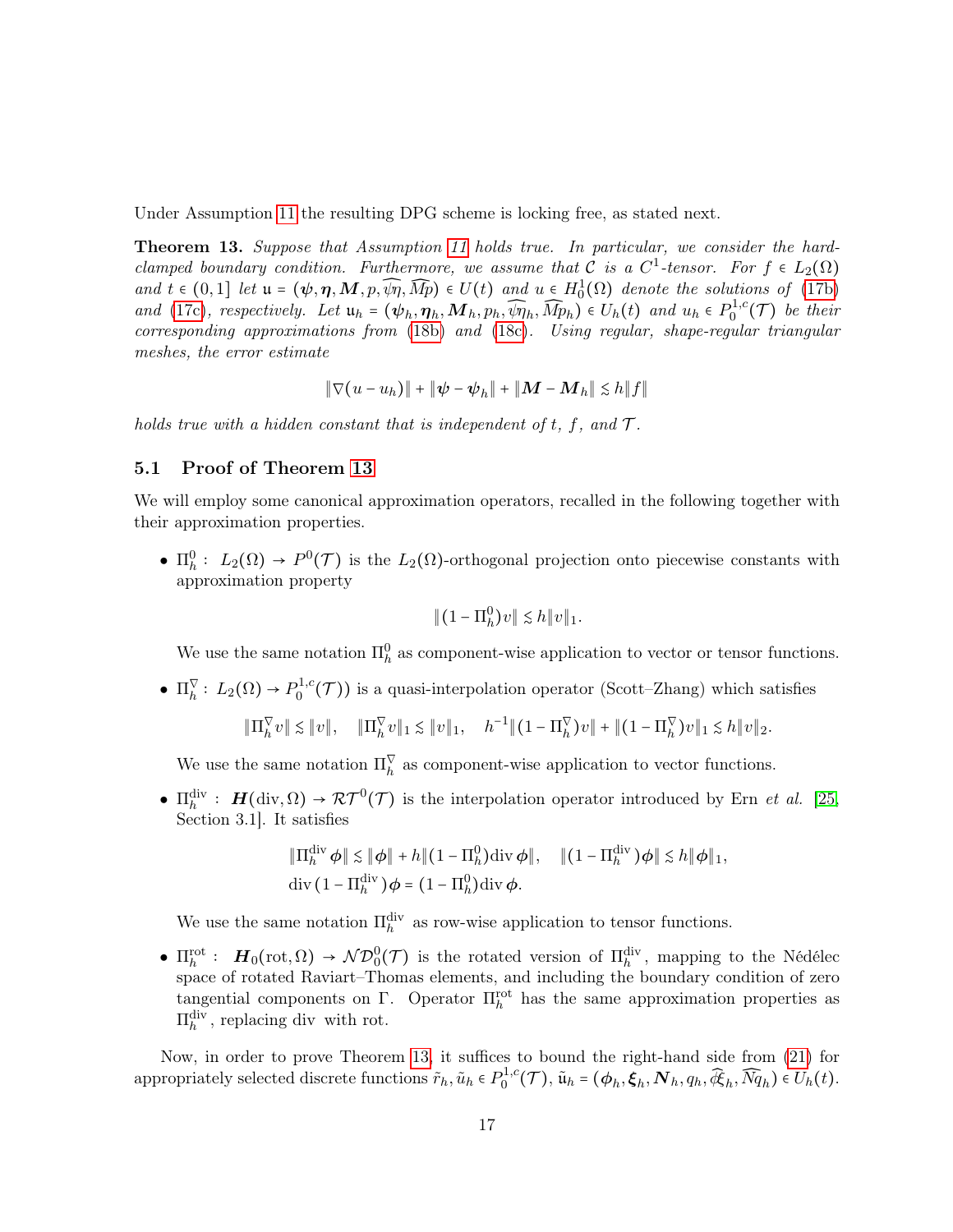1. Regularity. Recall the regularity properties from Assumption [11](#page-15-1) where we include the replacement of r with  $r_h$  in [\(10a\)](#page-5-2) and [\(18b\)](#page-9-4), and select p with  $(p, 1) = 0$ . Since C is  $C^1$  by assumption, relations  $\boldsymbol{M}$  =  $-\mathcal{C}\boldsymbol{\varepsilon}\boldsymbol{\psi}$  and  $\boldsymbol{\eta}$  =  $t\operatorname{\mathbf{curl}} p$  imply that

$$
\|r\|_2 + \|u\|_2 + \|\psi\|_2 + \|p\|_1 + t\|p\|_2 + \|M\|_1 + \|\eta\|_1 \lesssim \|f\|.
$$

This regularity will be used throughout in the following.

2. Approximation of r and u. We define  $\tilde{r}_h := \prod_h^{\vee} r$  and  $\tilde{u}_h = \prod_h^{\vee} u$ . This gives

$$
\|\nabla(r-\tilde{r}_h)\|+\|\nabla(u-\tilde{u}_h)\|\leq h\|f\|.
$$

3. Approximation of the field variables from u. We choose

$$
\boldsymbol{\phi}_h \coloneqq \Pi^0_h \boldsymbol{\psi}, \quad \boldsymbol{\xi}_h \coloneqq \Pi^0_h \boldsymbol{\eta}, \quad \boldsymbol{N}_h \coloneqq \Pi^0_h \boldsymbol{M}, \quad q_h \coloneqq \Pi^0_h p.
$$

The approximation properties of  $\Pi_h^0$  show that

$$
\|\boldsymbol{\psi}-\boldsymbol{\phi}_h\|+\|\boldsymbol{\eta}-\boldsymbol{\xi}_h\|+\|\boldsymbol{M}-\boldsymbol{N}_h\|+\|p-q_h\|\lesssim h(\|\boldsymbol{\psi}\|_1+\|\boldsymbol{\eta}\|_1+\|\boldsymbol{M}\|_1+\|p\|_1)\lesssim h\|f\|.
$$

4. Approximation of trace  $\widehat{\psi}\eta$ . We select

$$
\widehat{\mathcal{A}}_h \coloneqq \operatorname{tr}^{\psi}(\Pi_h^{\nabla} \psi, \Pi_h^{\mathrm{rot}} \boldsymbol{\eta}).
$$

By definition of trace operator  $\mathrm{tr}^{\psi}$  we find that, for  $(\mathbf{S}, v) \in V_2(\mathcal{T})$ ,

$$
\langle \widehat{\psi}\eta - \widehat{\mathcal{R}}_h, (\mathbf{S}, v) \rangle_{\mathcal{S}} = ((1 - \Pi_h^{\nabla})\psi, \operatorname{\mathbf{div}} \mathbf{S} - \operatorname{\mathbf{curl}} v)_{\mathcal{T}} - ((1 - \Pi_h^{\text{rot}})\eta, t \operatorname{\mathbf{curl}} v)_{\mathcal{T}} + (\varepsilon (1 - \Pi_h^{\nabla})\psi, \mathbf{S})_{\mathcal{T}} + (\operatorname{rot}(t(1 - \Pi_h^{\text{rot}})\eta + (1 - \Pi_h^{\nabla})\psi), v)_{\mathcal{T}}.
$$

Bounding the terms involving  $(1 - \Pi_h^{\vee}) \psi$  shows that

$$
\begin{aligned} &\left|\left((1-\Pi_h^{\nabla})\boldsymbol{\psi}\,,\mathbf{div}\,\boldsymbol{S}-\mathbf{curl}\,v\right)\tau\right|+\left|\left(\boldsymbol{\varepsilon}(1-\Pi_h^{\nabla})\boldsymbol{\psi}\,,\boldsymbol{S}\right)\tau\right|+\left|\left(\mathrm{rot}(1-\Pi_h^{\nabla})\boldsymbol{\psi}\,,v\right)\tau\right|\\ &\lesssim \left\|(1-\Pi_h^{\nabla})\boldsymbol{\psi}\right\|\|\mathbf{div}\,\boldsymbol{S}-\mathbf{curl}\,v\|+\left\|\boldsymbol{\varepsilon}(1-\Pi_h^{\nabla})\boldsymbol{\psi}\right\|\|\boldsymbol{S}\|+\|\,\mathrm{rot}(1-\Pi_h^{\nabla})\boldsymbol{\psi}\|\,\|v\|_{*}\\ &\lesssim h\|\boldsymbol{\psi}\|_2\|( \boldsymbol{S},v)\|_{V_2(\mathcal{T},t)}\lesssim h\|f\|\,\|( \boldsymbol{S},v)\|_{V_2(\mathcal{T},t)}. \end{aligned}
$$

For the remaining terms we use the commutativity property  $\text{rot}(1-\Pi_h^{\text{rot}})\boldsymbol{\eta} = (1-\Pi_h^0)\text{rot}\boldsymbol{\eta}$ . This yields

$$
\begin{aligned}\n\left| \left( \left( 1 - \Pi_h^{\text{rot}} \right) \pmb{\eta} \right|, & t \operatorname{\mathbf{curl}} v \right) \mathcal{T} \right| + t \left| \left( \operatorname{rot} \left( 1 - \Pi_h^{\text{rot}} \right) \pmb{\eta} \right|, v \right) \mathcal{T} \right| \\
&= \left| \left( \left( 1 - \Pi_h^{\text{rot}} \right) \pmb{\eta} \right|, & t \operatorname{\mathbf{curl}} v \right) \mathcal{T} \right| + t \left| \left( \left( 1 - \Pi_h^0 \right) \operatorname{\mathbf{rot}} \pmb{\eta} \right|, v \right) \mathcal{T} \right| \\
&= \left| \left( \left( 1 - \Pi_h^{\text{rot}} \right) \pmb{\eta} \right|, & t \operatorname{\mathbf{curl}} v \right) \mathcal{T} \right| + t \left| \left( \operatorname{\mathbf{rot}} \pmb{\eta} \right|, \left( 1 - \Pi_h^0 \right) v \right) \mathcal{T} \right| \\
& \lesssim h \|\pmb{\eta}\|_1 t \|\operatorname{\mathbf{curl}} v \|\pmb{\eta} + h \|\pmb{\eta}\|_1 t \|\nabla v \|\pmb{\eta} \lesssim h \|f\| \|(S, v)\|_{V_2(\pmb{\mathcal{T}}, t)}.\n\end{aligned}
$$

Here, we also used that  $\|\nabla v\|_{\mathcal{T}} = \|\operatorname{curl} v\|_{\mathcal{T}}$ .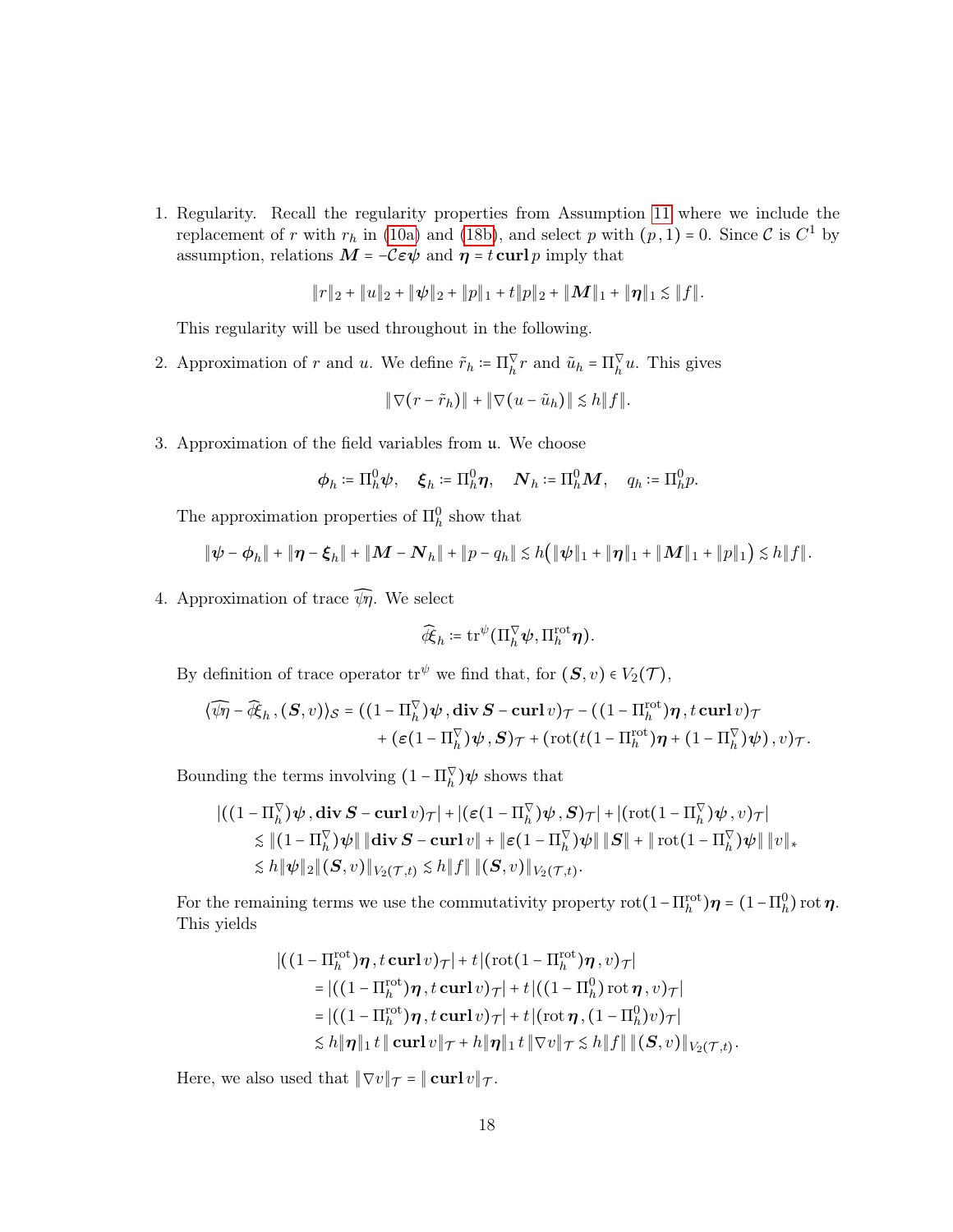5. Approximation of trace  $\widehat{M}p$ . We select  $q_h \coloneqq \prod_h^{\nabla} p$ ,  $\mathbf{N}_h \coloneqq \prod_h^{\text{div}} (\mathbf{M} - R(p - q_h))$  with

$$
R = \begin{pmatrix} 0 & 1 \\ -1 & 0 \end{pmatrix}
$$

so that  $\textbf{div}\,R(\cdot) = \textbf{curl}(\cdot)$ . Since  $p - q_h \in H^1(\Omega)$  we have that  $R(p - q_h) \in H(\textbf{div}, \Omega)$ . Then we define

$$
\widehat{N\!q}_h \coloneqq \text{tr}^M(\boldsymbol{N}_h,q_h).
$$

By definition of trace operator  $tr^M$  we find that, for  $(\chi,\rho) \in V_1(\mathcal{T})$ ,

$$
\langle \widehat{Mp} - \widehat{Nq}_h, (\chi, \rho) \rangle_{\mathcal{S}} = (\text{div} \, (M - N_h) - \text{curl}(p - q_h), \chi)_{\mathcal{T}} - (t \, \text{curl}(p - q_h), \rho)_{\mathcal{T}} + (M - N_h, \varepsilon \chi)_{\mathcal{T}} + (p - q_h, \text{rot}(t\rho + \chi))_{\mathcal{T}}.
$$

We bound

$$
\begin{aligned} \left| \left( t \mathbf{curl}(p - q_h), \boldsymbol{\rho} \right) \tau \right| + \left| \left( p - q_h, \mathrm{rot}(t \boldsymbol{\rho} + \boldsymbol{\chi}) \right) \tau \right| \\ &\leq ht \|\boldsymbol{p}\|_2 \|\boldsymbol{\rho}\| + th^2 \|\boldsymbol{p}\|_2 t^{-1} \|\mathrm{rot}(t \boldsymbol{\rho} + \boldsymbol{\chi})\|_{\mathcal{T}} \lesssim h \|f\| \, \|(\boldsymbol{\chi}, \boldsymbol{\rho})\|_{V_1(\mathcal{T}, t)}. \end{aligned}
$$

The term  $(M - N_h, \epsilon \chi)$  is straightforward to bound. Using the properties of  $\Pi_h^{\text{div}}, \Pi_h^{\nabla}$ , and noting that  $(1 - \Pi_h^0)$ div  $Rq_h = 0$  since  $q_h$  is piecewise affine, we obtain

$$
\begin{aligned}\n\| (M - N_h, \varepsilon \chi)_{\mathcal{T}} \| &\leq \| M - N_h \| \|\varepsilon \chi \|_{\mathcal{T}} \leq ( \| M - \Pi_h^{\text{div}} M \| + \| \Pi_h^{\text{div}} R(p - q_h) \|) \| (\chi, \rho) \|_{V_1(\mathcal{T}, t)} \\
&\leq (h \| M \|_1 + \| p - q_h \| + h \| (1 - \Pi_h^0) \operatorname{div} R(p - q_h) \|) \| (\chi, \rho) \|_{V_1(\mathcal{T}, t)} \\
&\leq h ( \| M \|_1 + \| p \|_1 + \| (1 - \Pi_h^0) \operatorname{curl} p \|) \| (\chi, \rho) \|_{V_1(\mathcal{T}, t)} \\
&\leq h ( \| M \|_1 + \| p \|_1 + \| \operatorname{curl} p \|) \| (\chi, \rho) \|_{V_1(\mathcal{T}, t)} \leq h \| f \| \| (\chi, \rho) \|_{V_1(\mathcal{T}, t)}.\n\end{aligned}
$$

For the final term of the approximation of  $\widehat{Mp}$  we note that, by construction of  $\mathbf{N}_h$ ,

$$
\begin{aligned} \mathbf{div}\left(\mathbf{M}-\mathbf{N}_h\right)-\mathbf{curl}(p-q_h) &= \mathbf{div}\left(1-\Pi_h^{\text{div}}\right)\mathbf{M}-\mathbf{div}\left(1-\Pi_h^{\text{div}}\right)\mathbf{R}(p-q_h) \\ &= \mathbf{div}\left(1-\Pi_h^{\text{div}}\right)(\mathbf{M}-R(p-q_h)) = \left(1-\Pi_h^0\right)\mathbf{div}\left(\mathbf{M}-R(p-q_h)\right) \\ &= \left(1-\Pi_h^0\right)\mathbf{div}\left(\mathbf{M}-Rp\right) = \left(1-\Pi_h^0\right)(\mathbf{div}\mathbf{M}-\mathbf{curl}\,p). \end{aligned}
$$

Recall from [\(10a\)](#page-5-2) that  $\text{div } M - \text{curl } p = \nabla r$  with  $r \in H_0^1(\Omega)$  being the solution to Poisson problem [\(17a\)](#page-8-1). Therefore,

$$
\begin{aligned} |(\mathbf{div}\left(\mathbf{M}-\mathbf{N}_h\right)-\mathbf{curl}(p-q_h),\boldsymbol{\chi})_{\mathcal{T}}|&=|((1-\Pi_h^0)\nabla r,\boldsymbol{\chi})|=(\left((1-\Pi_h^0)\nabla r,(1-\Pi_h^0)\boldsymbol{\chi}\right)|\\ &\lesssim h^2\|r\|_2\|\boldsymbol{\chi}\|_1\lesssim h^2\|f\|\|(\boldsymbol{\chi},\boldsymbol{\rho})\|_{V_1(\mathcal{T},t)}.\end{aligned}
$$

Note that this term is of higher order.

Collecting all the estimates this concludes the proof of Theorem [13.](#page-16-0)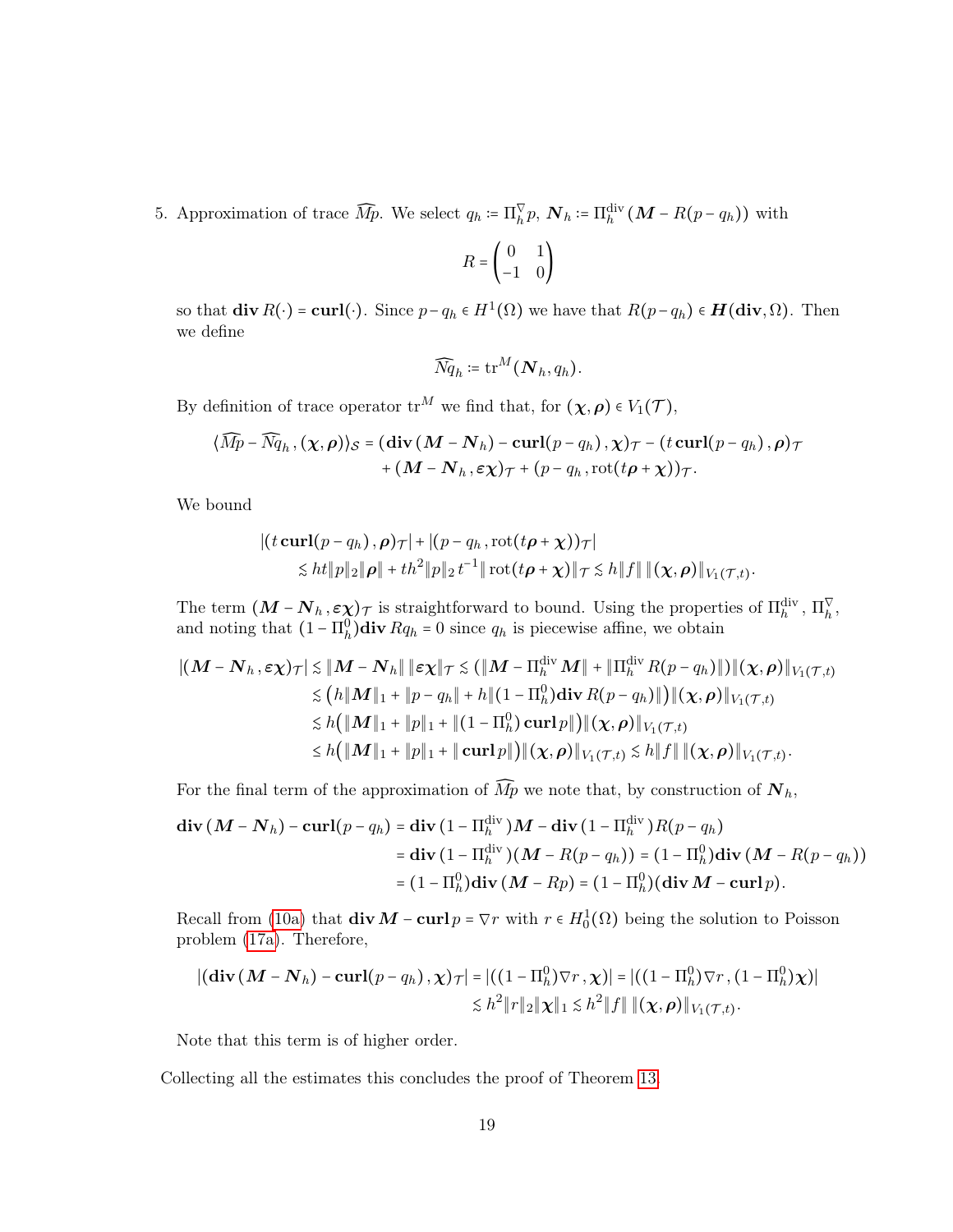

<span id="page-19-1"></span>Figure 1: Errors for the polynomial solution from Section [6.1](#page-20-0) with  $t = 10^{-2}$  (left) and  $t = 10^{-4}$ (right). Dashed black lines indicate  $\mathcal{O}(\#\mathcal{T}^{-1/2})$ .

# <span id="page-19-0"></span>6 Numerical experiments

Throughout we consider the scaled Reissner–Mindlin model  $(2)$  with identity tensor C. We study four problems and their numerical solution by the three-stage scheme [\(18\)](#page-9-3) where discrete space  $U_h$  is selected as in [\(30\)](#page-15-2), with boundary conditions as needed. As noted in Remark [8\(](#page-10-10)i), trial-totest operator  $\mathfrak T$  from [\(19\)](#page-9-5) has to be approximated. For all the examples we do this by solving (19) in the piecewise polynomial (degree 3) subspace of  $V(\mathcal{T})$ , rather than in  $V(\mathcal{T})$ . In three of the four cases, the exact solutions are known and we report on the approximation errors  $||u - u_h||_1$ ,  $\|\psi - \psi_h\|$ , and  $\|\mathbf{M} - \mathbf{M}_h\|$  (recall that  $\|\cdot\|_1$  refers to the standard  $H^1(\Omega)$ -norm). Specifically, Problem 1 is that of a polynomial solution with hard-clamped boundary and has been used in several publications before, Problem 2 is derived from the Kirchhoff solution and has hard simple support, for Problem 3 we consider a non-convex polygon with a combination of clamped and free boundary pieces, and Problem 4 stems from Di Pietro and Droniou [\[24\]](#page-25-2) and has a t-dependent regularity (we use the corresponding non-homogeneous hard-clamped condition).

Problem 1 satisfies our conditions from Section [5](#page-15-0) that guarantee that our method is locking free. We don't have an exact solution of Problem 3. In that case we plot the a posteriori error estimators. The numerical results indicate the absence of locking for all the problems studied here.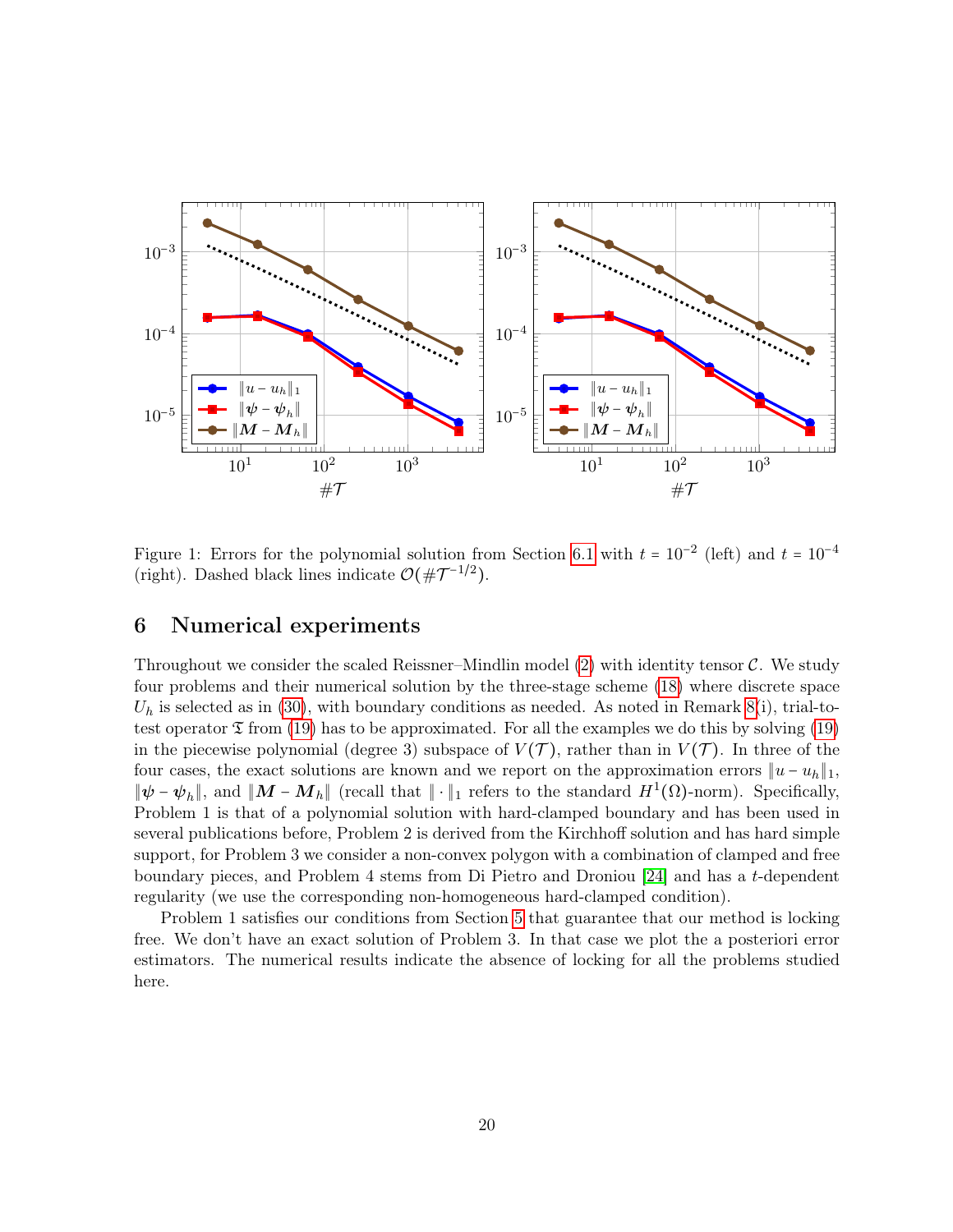

<span id="page-20-2"></span>Figure 2: Errors for example with Kirchhoff solution and hard simple support from Section [6.2,](#page-20-1) with  $t = 10^{-2}$  (left) and  $t = 10^{-4}$  (right). Dashed black lines indicate  $\mathcal{O}(\#\mathcal{T}^{-1/2})$ .

# <span id="page-20-0"></span>6.1 Example with polynomial solution

We consider domain  $\Omega = (0, 1)^2$  and a manufactured polynomial solution. Starting with

$$
\psi(x,y) = \begin{pmatrix} y^3(y-1)^3x^2(z-1)^2(2x-1) \\ x^3(z-1)^3y^2(y-1)^2(2y-1) \end{pmatrix},
$$

we calculate  $M = -\epsilon \psi$ , and  $u \in H_0^1(\Omega)$  can be obtained from relation  $\nabla u = t^2 \text{div } M + \psi$ . This solution satisfies the hard-clamped boundary condition.

Figure [1](#page-19-1) shows the errors for plate thickness parameter  $t = 10^{-2}$  (left plot) and  $t = 10^{-4}$  (right plot), using a sequence of uniformly refined meshes. As shown in Section [5,](#page-15-0) our method is locking free in this case. The numerical results confirm our result.

## <span id="page-20-1"></span>6.2 Example with hard simple support

In this example we select  $\Omega = (0,1)^2$ . Let  $u_K$  be the Kirchhoff solution defined by

$$
\Delta^2 u_K = 1 \quad \text{in } \Omega, \quad u_K = \Delta u_K = 0 \quad \text{on } \Gamma.
$$

It can be represented as the Fourier series

$$
u_K(x,y) = \sum_{n,m=1}^{\infty} \frac{4(1-\cos(m\pi))(1-\cos(n\pi))}{\pi^6 mn(m^2+n^2)^2} \sin(m\pi x) \sin(n\pi y).
$$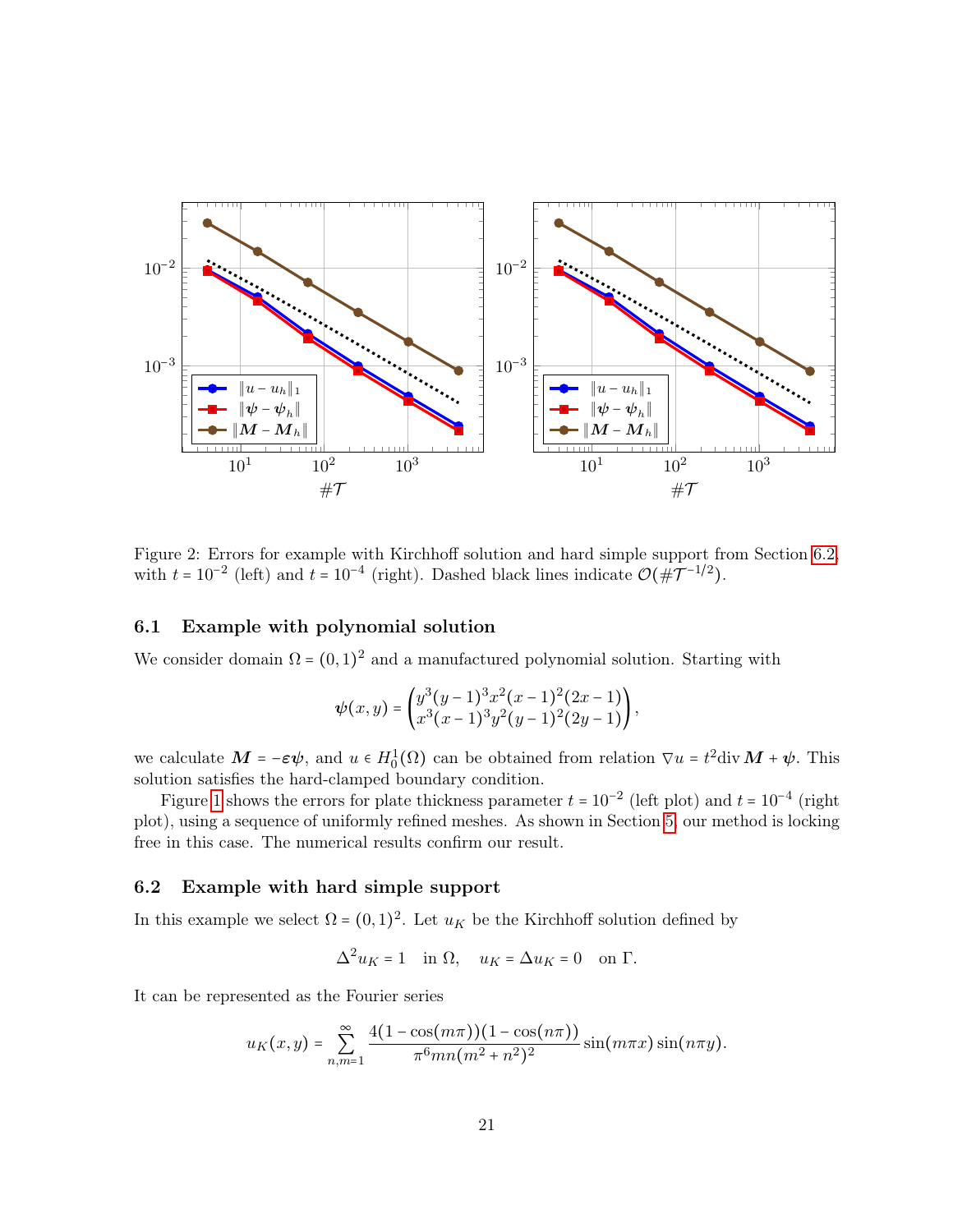

<span id="page-21-1"></span>Figure 3: Errors for example with singular solution from Section [6.2](#page-20-1) and  $t = 10^{-3}$ , uniform (left) and adaptively refined meshes (right). Dashed black lines indicate  $\mathcal{O}(\#\mathcal{T}^{-1/3})$  or  $\mathcal{O}(\#\mathcal{T}^{-1/2})$ .

Defining

$$
u = u_K - t^2 \Delta u_K
$$
,  $\psi = \nabla u_K$ ,  $M = -\varepsilon \psi$ ,  $q = -\nabla \Delta u_K$ 

one verifies that this gives a solution of [\(2\)](#page-3-0) with  $C = id$ ,  $f = -div q = 1$ , and hard simple support. To calculate approximation errors, we replace  $u_K$  by its first 200<sup>2</sup> Fourier terms.

Figure [2](#page-20-2) shows the errors for  $t = 10^{-2}$  (left plot) and  $t = 10^{-4}$  (right plot), using a sequence of uniformly refined meshes. We observe that our results appear to be locking free also for this case with hard simple support.

# <span id="page-21-0"></span>6.3 Example with singular solution

We consider the L-shaped domain  $\Omega = (-1,1)^2 \setminus [-1,0]^2$  and constant load  $f = 1$ . The edges adjacent to the origin are hard clamped and all the others are free. The exact solution to this problem is unknown, and due to the incoming corner we expect the solution to have a corner singularity of reduced regularity. Therefore, our method should exhibit a reduced order of convergence when using quasi-uniform meshes. It is natural to consider adaptive mesh refinements to regain the optimal convergence rate. To do so, we use a simple a posteriori error estimator composed of an estimator for each of the three stages, written as

$$
\eta^2 := \eta_1^2 + \eta_2^2 + \eta_3^2.
$$

Estimator  $\eta_2$  denotes the built-in error estimator of the DPG method, cf. [\[19\]](#page-24-1) for details, and  $\eta_1$ ,  $\eta_3$  are weighted residual Poisson estimators, see, e.g., [\[1,](#page-23-5) Chapter 2]. All these estimators are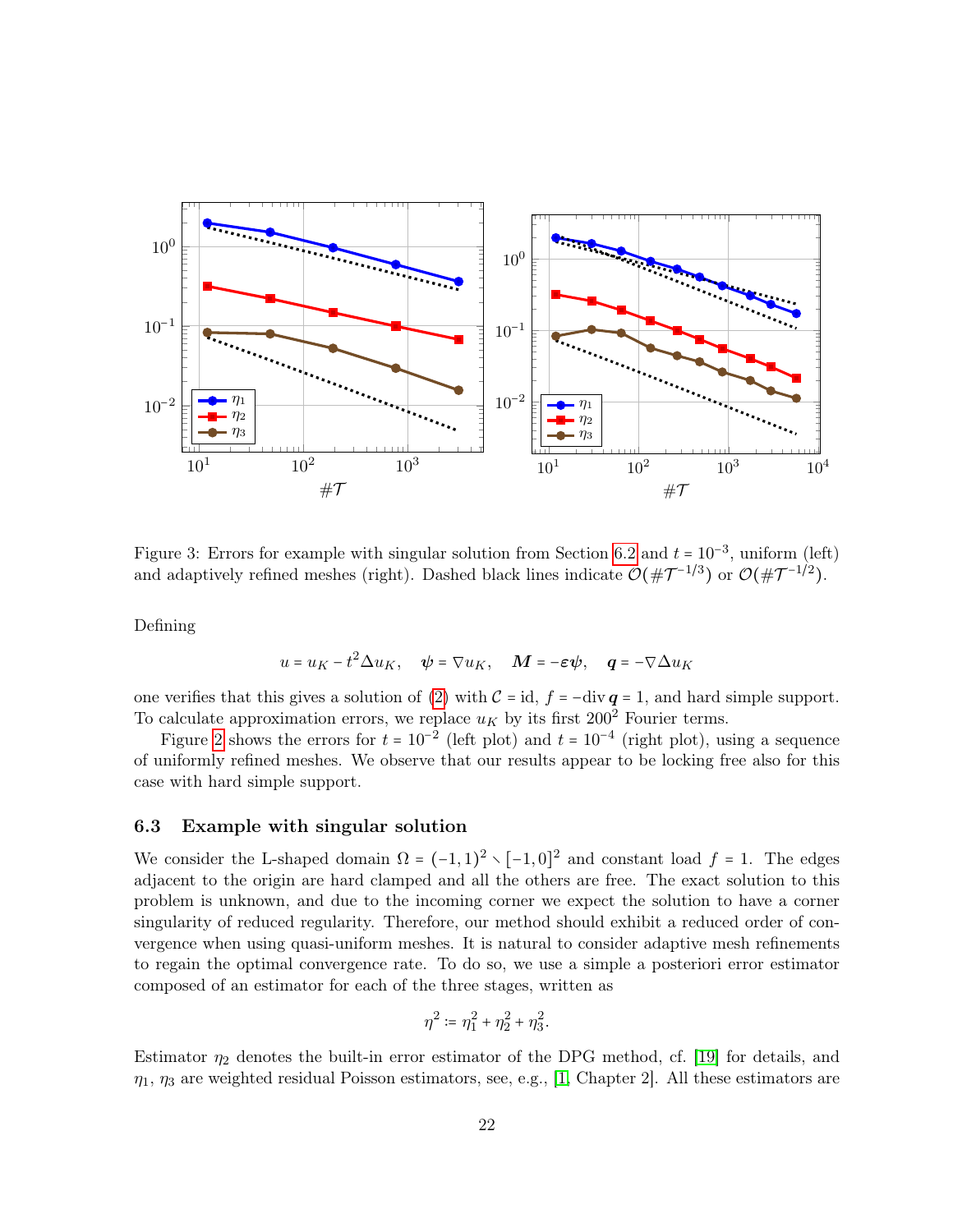

<span id="page-22-0"></span>Figure 4: Approximation of bending moment  $M_{22}$  on adaptively refined mesh ( $\#\mathcal{T}$  = 477) from the example with singular solution in Section [6.3.](#page-21-0)

localizable with respect to the elements of the mesh,  $\eta_j^2 = \sum_{T \in \mathcal{T}} \eta_j(T)^2$ , and thus can be used to steer a standard adaptive algorithm. We use the bulk criterion

$$
\frac{1}{2}\eta^2 \le \sum_{T \in \mathcal{M}} \eta^2(T)
$$

to mark elements and newest-vertex bisection for mesh refinement. Here,  $M$  denotes a (minimal) set of elements marked for refinement.

Figure [3](#page-21-1) shows the three error estimators on a sequence of uniformly (left plot) and adaptively refined meshes (right plot). As expected, for uniform meshes we observe a reduced convergence rate whereas the optimal rate is recovered through adaptivity. The presented results are for  $t = 10^{-3}$  and, interestingly, we do not observe any locking effect.

Figure [4](#page-22-0) shows component  $M_{22}$  of the bending moment approximation on an adaptively refined mesh. It seems to behave singularly at the incoming corner, as do the other components (not shown).

## <span id="page-22-1"></span>6.4 Example with t-dependent behavior

We consider the manufactured solution from Di Pietro and Droniou [\[24\]](#page-25-2), with domain  $\Omega = (0, 1)^2$ . We only note that in this case the  $H^1(\Omega)$ -norm of the shear force depends on t and blows up like  $t^{-1/2}$ , whereas div  $q = -f$  is independent of t. We refer to [\[24,](#page-25-2) Section 5.2.1] for details on the precise construction, cf. also [\[4\]](#page-23-6). We impose hard-clamped boundary conditions and note that they are non-homogeneous.

Figure [5](#page-23-7) shows the errors for  $t = 10^{-2}$  (left plot) and  $t = 10^{-4}$  (right plot), using a sequence of uniformly refined meshes. Again, we observe that our results are locking free.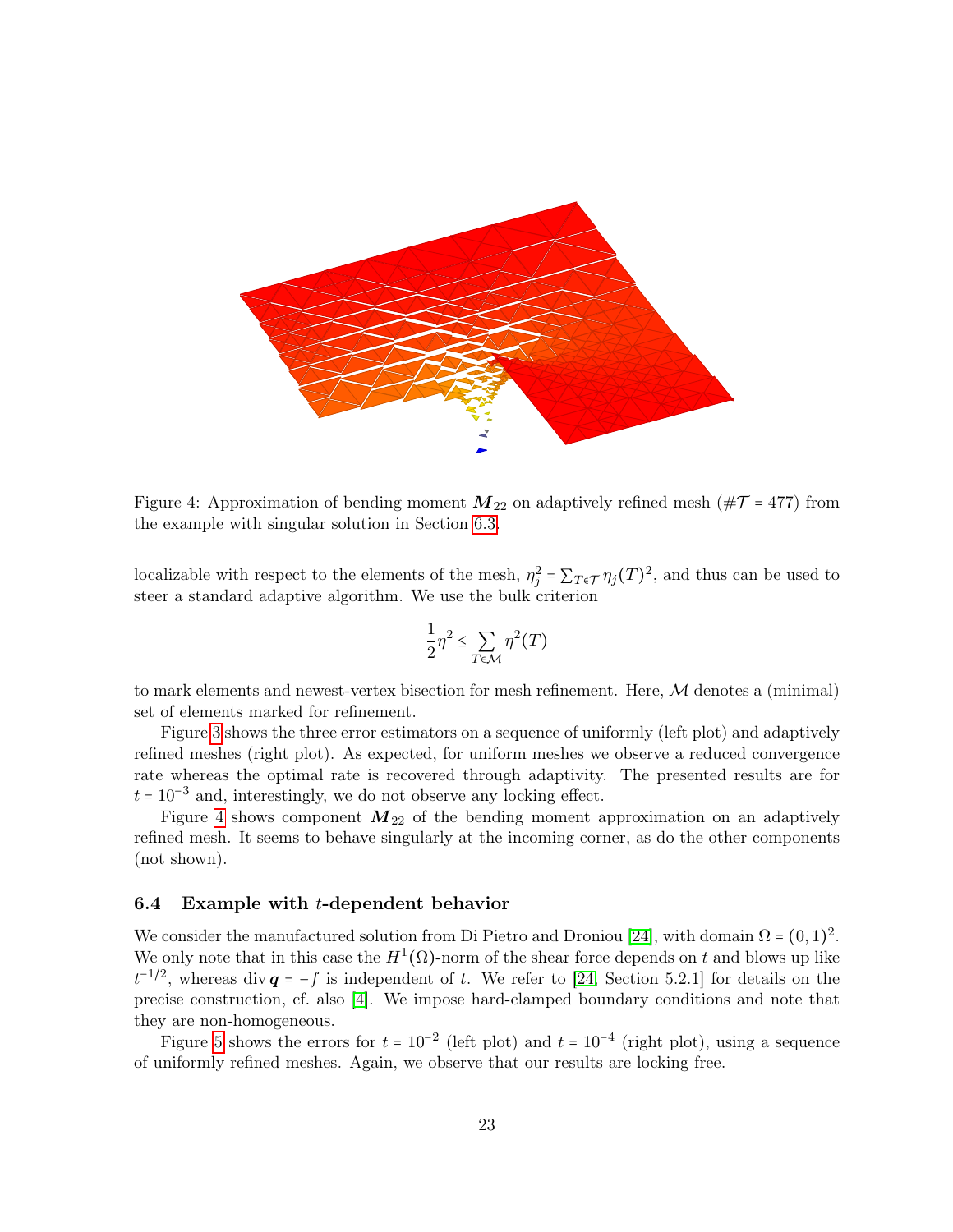

<span id="page-23-7"></span>Figure 5: Errors for example with t-dependent solution from Section [6.4](#page-22-1) with  $t = 10^{-2}$  (left) and  $t = 10^{-4}$  (right). Dashed black lines indicate  $\mathcal{O}(\#\mathcal{T}^{-1/2})$ .

# References

- <span id="page-23-5"></span>[1] M. Ainsworth and J. T. Oden, A posteriori error estimation in finite element analysis, Wiley, 2000.
- <span id="page-23-2"></span>[2] D. N. Arnold, F. Brezzi, R. S. Falk, and L. D. Marini, Locking-free Reissner-Mindlin elements without reduced integration, Comput. Methods Appl. Mech. Engrg., 196 (2007), pp. 3660–3671.
- <span id="page-23-0"></span>[3] D. N. Arnold and R. S. Falk, A uniformly accurate finite element method for the Reissner-Mindlin plate, SIAM J. Numer. Anal., 26 (1989), pp. 1276–1290.
- <span id="page-23-6"></span>[4]  $\Box$ , Asymptotic analysis of the boundary layer for the Reissner-Mindlin plate model, SIAM J. Math. Anal., 27 (1996), pp. 486–514.
- <span id="page-23-1"></span>[5]  $\qquad \qquad$ , Analysis of a linear-linear finite element for the Reissner-Mindlin plate model, Math. Models Methods Appl. Sci., 7 (1997), pp. 217–238.
- <span id="page-23-4"></span>[6] D. N. Arnold, L. R. Scott, and M. Vogelius, Regular inversion of the divergence operator with Dirichlet boundary conditions on a polygon, Ann. Scuola Norm. Sup. Pisa Cl. Sci. (4), 15 (1988), pp. 169–192 (1989).
- <span id="page-23-3"></span>[7] C. Bacuta, L. Demkowicz, J. Mora, and C. Xenophontos, Analysis of nonconforming DPG methods on polyhedral meshes using fractional Sobolev norms, Comput. Math. Appl., 95 (2021), pp. 215–241.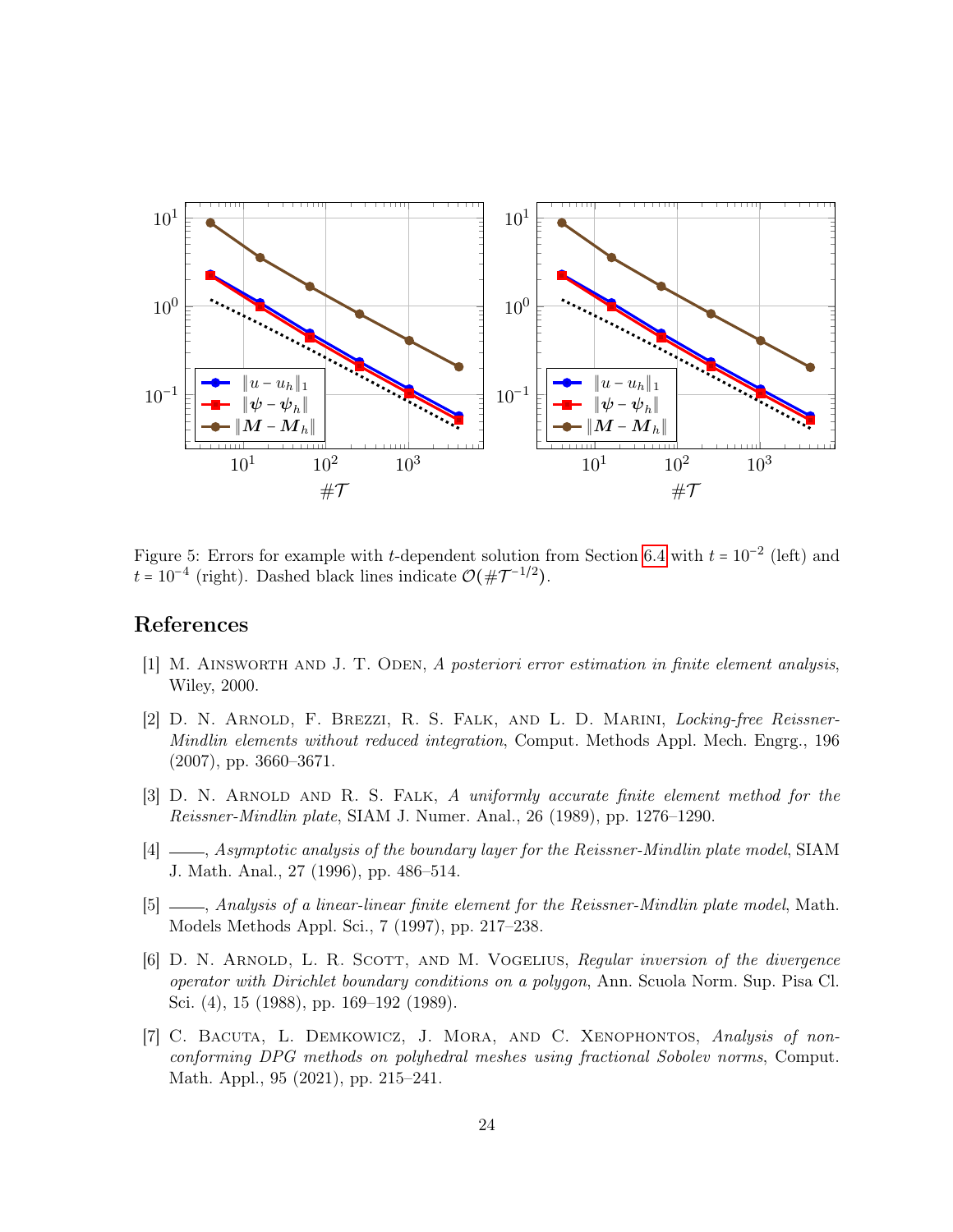- <span id="page-24-8"></span>[8] L. Beirão da Veiga, D. Mora, and G. Rivera, Virtual elements for a shear-deflection formulation of Reissner-Mindlin plates, Math. Comp., 88 (2019), pp. 149–178.
- <span id="page-24-6"></span>[9] P. R. Bösing and C. Carstensen, Discontinuous Galerkin with weakly over-penalized techniques for Reissner-Mindlin plates, J. Sci. Comput., 64 (2015), pp. 401–424.
- <span id="page-24-7"></span>[10] , Weakly over-penalized discontinuous Galerkin schemes for Reissner-Mindlin plates without the shear variable, Numer. Math., 130 (2015), pp. 395–423.
- <span id="page-24-3"></span>[11] J. H. Bramble and T. Sun, A negative-norm least squares method for Reissner-Mindlin plates, Math. Comp., 67 (1998), pp. 901–916.
- <span id="page-24-4"></span>[12] F. Brezzi, K.-J. Bathe, and M. Fortin, Mixed-interpolated elements for Reissner-Mindlin plates, Internat. J. Numer. Methods Engrg., 28 (1989), pp. 1787–1801.
- <span id="page-24-2"></span>[13] F. Brezzi and M. Fortin, Numerical approximation of Mindlin-Reissner plates, Math. Comp., 47 (1986), pp. 151–158.
- <span id="page-24-5"></span>[14] F. BREZZI, M. FORTIN, AND R. STENBERG, *Error analysis of mixed-interpolated elements* for Reissner-Mindlin plates, Math. Models Methods Appl. Sci., 1 (1991), pp. 125–151.
- <span id="page-24-12"></span>[15] P. Bringmann and C. Carstensen, h-adaptive least-squares finite element methods for the 2D Stokes equations of any order with optimal convergence rates, Comput. Math. Appl., 74 (2017), pp. 1923–1939.
- <span id="page-24-10"></span>[16] Z. Cai, Least squares for the perturbed Stokes equations and the Reissner-Mindlin plate, SIAM J. Numer. Anal., 38 (2000), pp. 1561–1581.
- <span id="page-24-9"></span>[17] Z. Cai, X. Ye, and H. Zhang, Least-squares finite element approximations for the Reissner-Mindlin plate, Numer. Linear Algebra Appl., 6 (1999), pp. 479–496. Iterative solution methods for the elasticity equations in mechanics and biomechanics, IMMB'98, Part 1 (Nijmegen).
- <span id="page-24-11"></span>[18] V. M. CALO, N. O. COLLIER, AND A. H. NIEMI, Analysis of the discontinuous Petrov-Galerkin method with optimal test functions for the Reissner-Mindlin plate bending model., Comput. Math. Appl., 66 (2014), pp. 2570–2586.
- <span id="page-24-1"></span>[19] C. Carstensen, L. F. Demkowicz, and J. Gopalakrishnan, A posteriori error control for DPG methods, SIAM J. Numer. Anal., 52 (2014), pp. 1335–1353.
- <span id="page-24-13"></span>[20] , Breaking spaces and forms for the DPG method and applications including Maxwell equations, Comput. Math. Appl., 72 (2016), pp. 494–522.
- <span id="page-24-0"></span>[21] L. F. Demkowicz and J. Gopalakrishnan, A class of discontinuous Petrov-Galerkin methods. Part II: Optimal test functions, Numer. Methods Partial Differential Eq., 27 (2011), pp. 70–105.